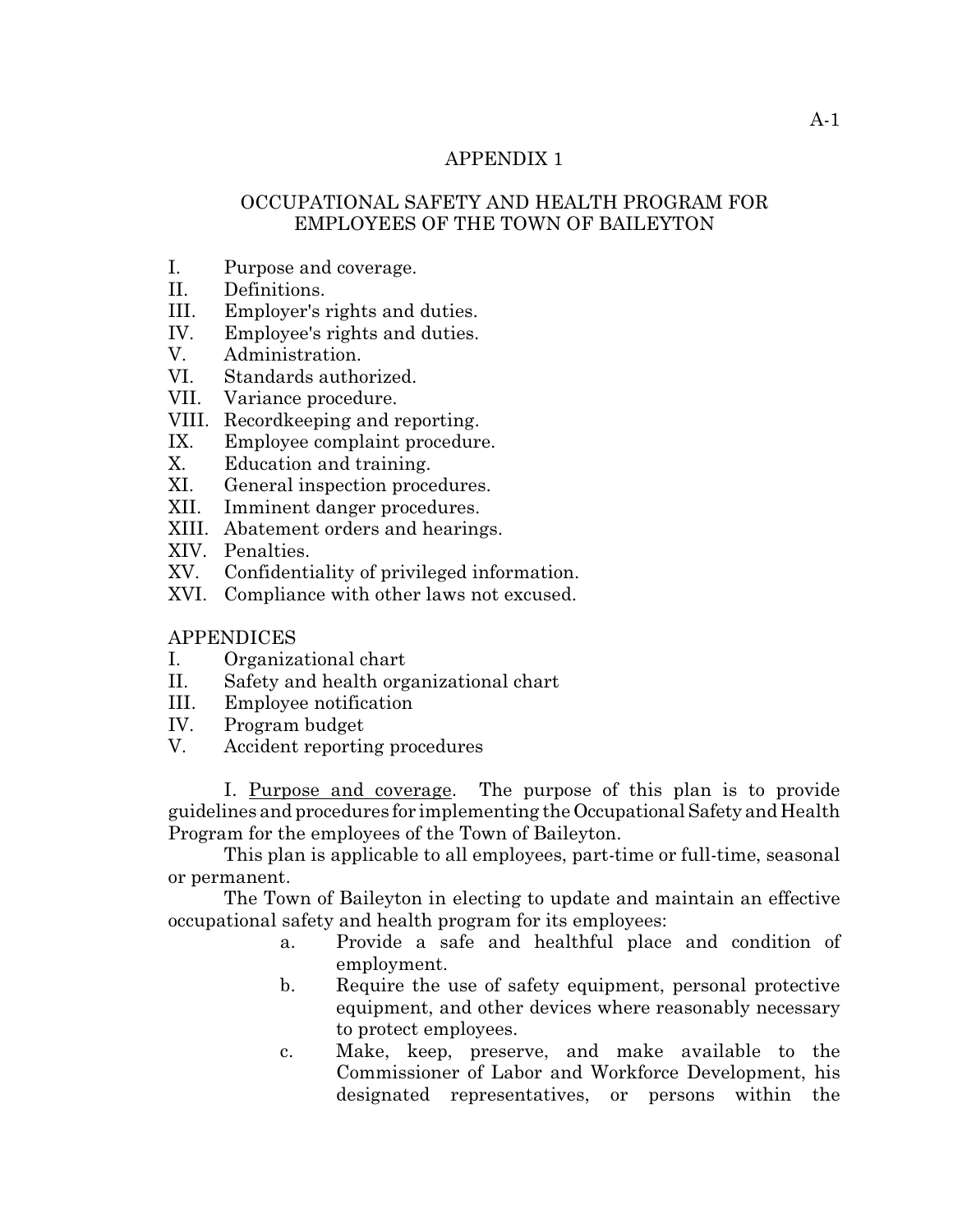Department of Labor and Workforce Development to whom such responsibilities have been delegated, including the Director of the Division of Occupational Safety and Health, adequate records of all occupational accidents and illnesses and personal injuries for proper evaluation and necessary corrective action as required.

- d. Consult with the Commissioner of Labor and Workforce Development or his designated representative with regard to the adequacy of the form and content of such records.
- e. Consult with the Commissioner of Labor and Workforce Development regarding safety and health problems which are considered to be unusual or peculiar and are such that they cannot be resolved under an occupational safety and health standard promulgated by the state.
- f. Assist the Commissioner of Labor and Workforce Development or his monitoring activities to determine program effectiveness and compliance with the occupational safety and health standards.
- g. Make a report to the Commissioner of Labor and Workforce Development annually, or as may otherwise be required, including information on occupational accidents, injuries, and illnesses and accomplishments and progress made toward achieving the goals of the occupational safety and health program.
- h. Provide reasonable opportunity for and encourage the participation of employees in the effectuation of the objectives of this program, including the opportunity to make anonymous complaints concerning conditions or practices which may be injurious to employees' safety and health.

II. Definitions. For the purposes of this program, the following definitions apply:

- a. "Act" or "TOSHAct" shall mean the Tennessee Occupational Safety and Health Act of 1972.
- b. "Appointing authority" means any official or group of officials of the employer having legally designated powers of appointment, employment, or removal therefrom for a specific department, board, commission, division, or other agency of this employer.
- c. "Chief executive officer" means the chief administrative official, county judge, county chairman, mayor, city manager, general manager, etc., as may be applicable.
- d. "Commissioner of Labor and Workforce Development" means the chief executive officer of the Tennessee Department of Labor and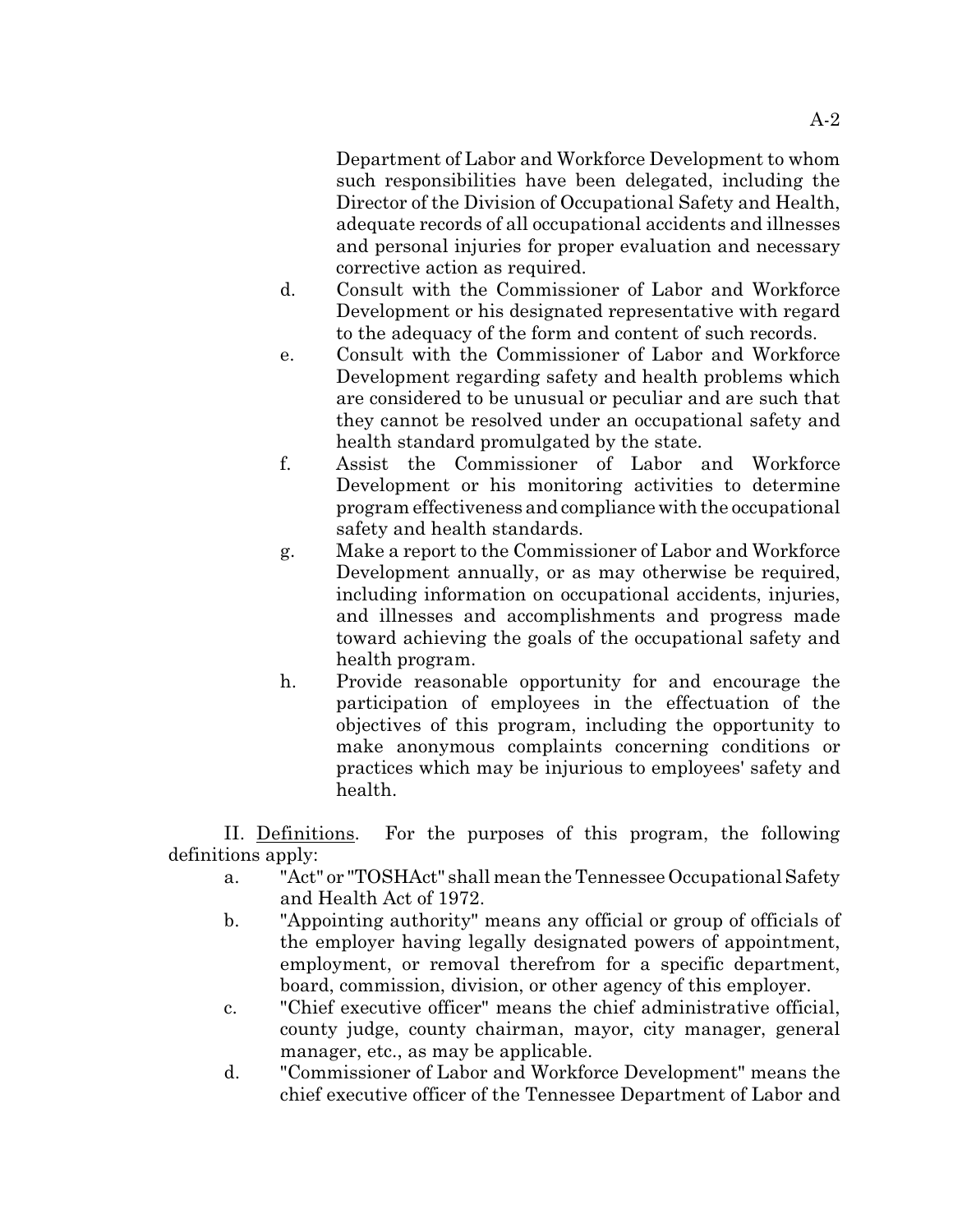Workforce Development. This includes any person appointed, designated, or deputized to perform the duties or to exercise the powers assigned to the Commissioner of Labor and Workforce Development.

- e. "Director of occupational safety and health" or "director" means the person designated by the establishing ordinance, or executive order to perform duties or to exercise powers assigned so as to plan, develop, and administer the Occupational Safety and Health Program for the employees of the Town of Baileyton.
- f. "Employee" means any person performing services for this employer and listed on the payroll of this employer, either as parttime, seasonal, or permanent. It also includes any persons normally classified as volunteers provided such persons received remuneration of any kind for their services. This definition shall not include independent contractors, their agents, servants, and employees.
- g. "Employer" means the Town of Baileyton and includes each administrative department, board, commission, division, or other agency of the Town of Baileyton.
- h. "Establishment" or "worksite" means a single physical location under the control of this employer where business is conducted, services are rendered, or industrial type operations are performed.
- i. "Governing body" means the County Quarterly Court, board of commissioners, city council, board of governors, etc., whichever may be applicable to the local government, government agency, or utility to which this plan applies.
- j. "Imminent danger" means any conditions or practices in any place of employment which are such that a hazard exists which could reasonably be expected to cause death or serious physical harm immediately or before the imminence of such hazard can be eliminated through normal compliance enforcement procedures.
- k. "Inspector(s)" means the individual(s) appointed or designated by the director of occupational safety and health to conduct inspections provided for herein. If no such compliance inspector(s) is appointed, inspections shall be conducted by the director of occupational safety and health.
- l. "Person" means one or more individual, partnership, association, corporation, business trust, or legal representative of any organized group of persons.
- m. "Serious injury" or "harm" means that type of harm that would cause permanent or prolonged impairment of the body in that:
	- 1. A part of the body would be permanently removed (e.g., amputation of an arm, leg, finger(s); loss of an eye) or rendered functionally useless or substantially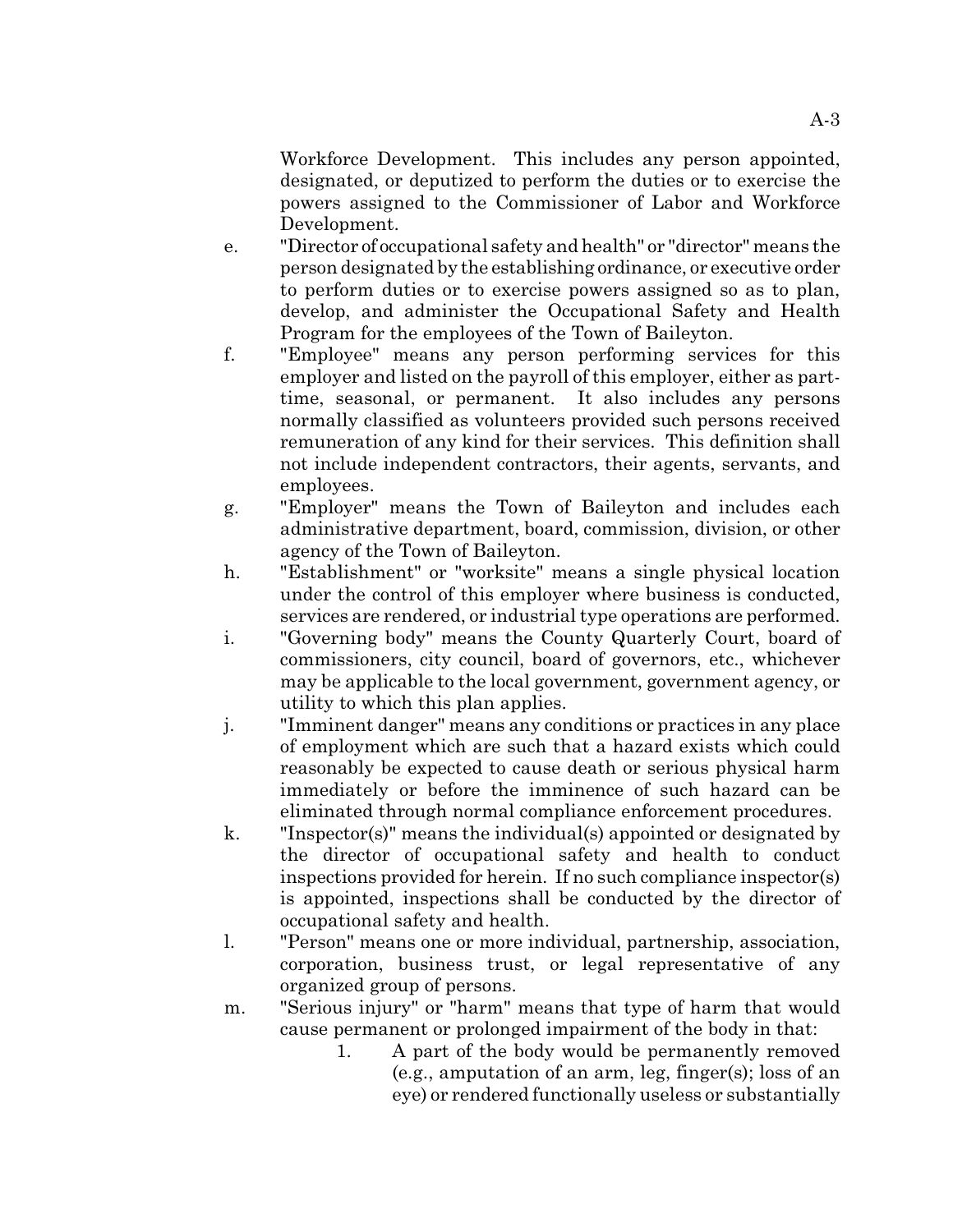reduced in efficiency on or off the job (e.g., leg shattered so severely that mobility would be permanently reduced), or

2. A part of an internal body system would be inhibited in its normal performance or function to such a degree as to shorten life or cause reduction in physical or mental efficiency (e.g., lung impairment causing shortness of breath).

On the other hand, simple fractures, cuts, bruises, concussions, or similar injuries would not fit either of these categories and would not constitute serious physical harm.

n. "Standard" means an occupational safety and health standard promulgated by the Commissioner of Labor and Workforce Development in accordance with Section VI (6) of the Tennessee Occupational Safety and Health Act of 1972 which requires conditions or the adoption or the use of one or more practices, means, methods, operations, or processes or the use of equipment or personal protective equipment necessary or appropriate to provide safe and healthful conditions and places of employment.

III. Employer's rights and duties. Rights and duties of the employer shall include, but are not limited to, the following provisions:

- a. Employer shall furnish to each employee conditions of employment and a place of employment free from recognized hazards that are causing or are likely to cause death or serious injury or harm to employees.
- b. Employer shall comply with occupational safety and health standards and regulations promulgated pursuant to Section VI (6) of the Tennessee Occupational Safety and Health Act of 1972.
- c. Employer shall refrain from any unreasonable restraint on the right of the Commissioner of Labor and Workforce Development to inspect the employers place(s) of business. Employer shall assist the Commissioner of Labor and Workforce Development in the performance of their monitoring duties by supplying or by making available information, personnel, or aids reasonably necessary to the effective conduct of the monitoring activity.
- d. Employer is entitled to participate in the development of standards by submission of comments on proposed standards, participation in hearing on proposed standards, or by requesting the development of standards on a given issue under section 6 of the Tennessee Occupational Safety and Health Act of 1972.
- e. Employer is entitled to request an order granting a variance from an occupational safety and health standard.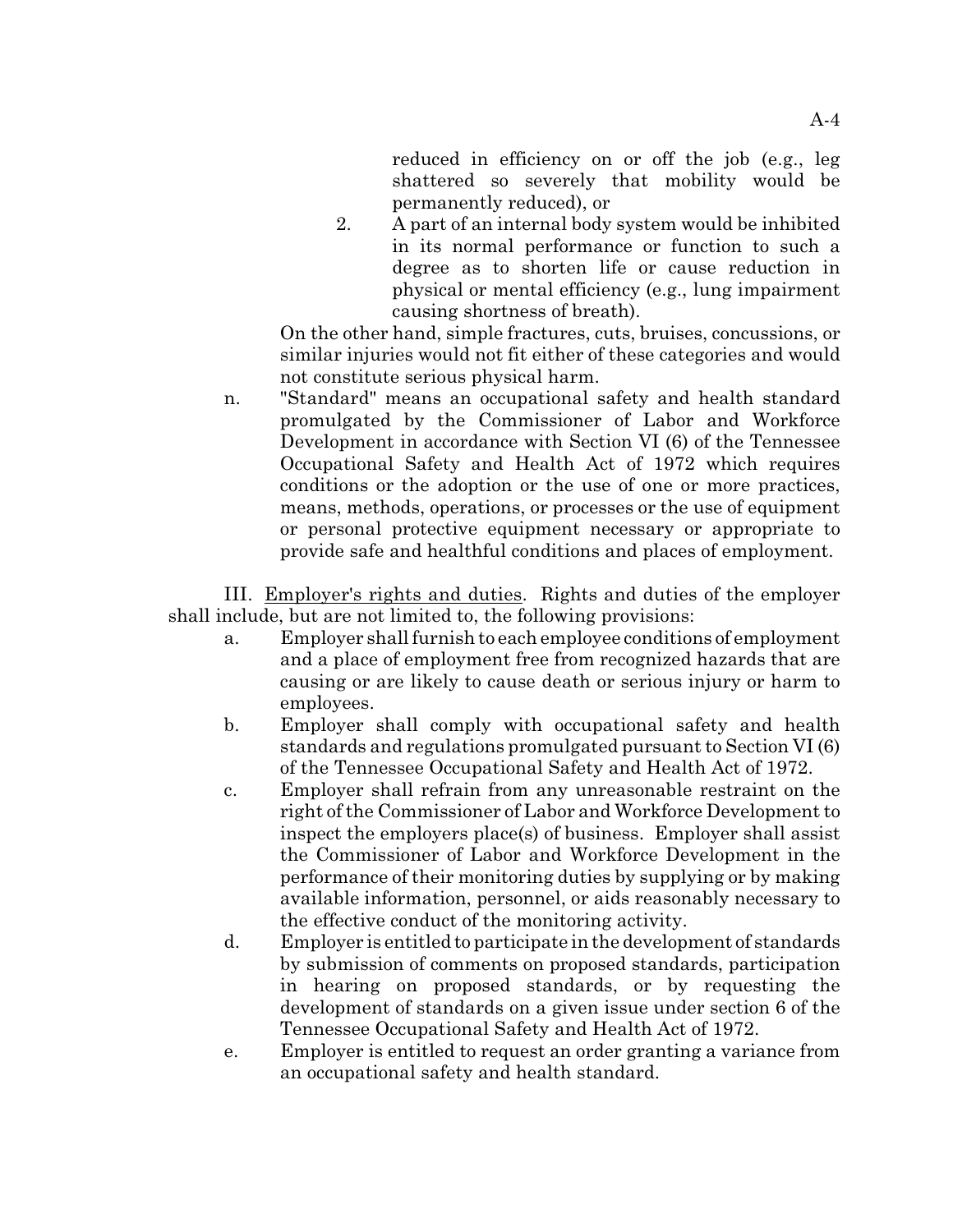- f. Employer is entitled to protection of its legally privileged communication.
- g. Employer shall inspect all worksites to insure the provisions of this program are complied with and carried out.
- h. Employer shall notify and inform any employee who has been or is being exposed in a biologically significant manner to harmful agents or material in excess of the applicable standard and of corrective action being taken.
- i. Employer shall notify all employees of their rights and duties under this program.

IV. Employee's rights and duties. Rights and duties of employees shall include, but are not limited to, the following provisions:

- a. Each employee shall comply with occupational safety and health act standards and all rules, regulations, and orders issued pursuant to this program and the Tennessee Occupational Safety and Health Act of 1972 which are applicable to his or her own actions and conduct.
- b. Each employee shall be notified by the placing of a notice upon bulletin boards, or other places of common passage, of any application for a permanent or temporary order granting the employer a variance from any provision of the TOSHAct or any standard or regulation promulgated under the Act.
- c. Each employee shall be given the opportunity to participate in any hearing which concerns an application by the employer for a variance from a standard or regulation promulgated under the Act.
- d. Any employee who may be adversely affected by a standard or variance issued pursuant to the Act or this program may file a petition with the Commissioner of Labor and Workforce Development or whoever is responsible for the promulgation of the standard or the granting of the variance.
- e. Any employee who has been exposed or is being exposed to toxic materials or harmful physical agents in concentrations or at levels in excess of that provided for by any applicable standard shall be provided by the employer with information on any significant hazards to which they are or have been exposed, relevant symptoms, and proper conditions for safe use or exposure. Employees shall also be informed or corrective action being taken.
- f. Subject to regulations issued pursuant to this program, any employee or authorized representative of employees shall be given the right to request an inspection and to consult with the director or inspector at the time of the physical inspection of the worksite.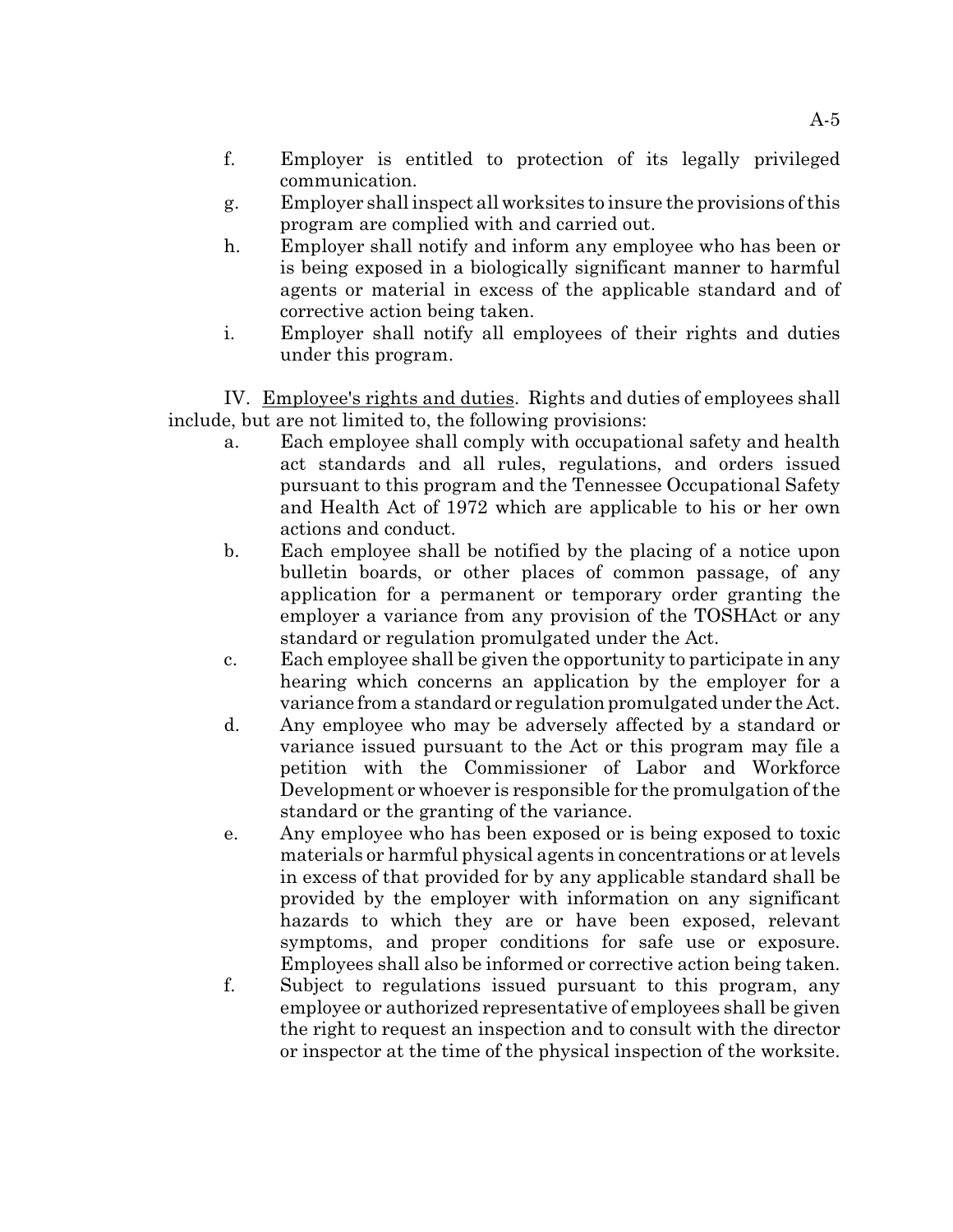- g. Any employee may bring to the attention of the director any violation or suspected violations of the standards or any other health or safety hazards.
- h. No employee shall be discharged or discriminated against because such employee has filed any complaint or instituted or caused to be instituted any proceeding or inspection under or relating to this program.
- i. Any employee who believes that he or she has been discriminated against or discharged in violation of subsection (h) of this section may file a complaint alleging such discrimination with the director. Such employee may also, within thirty (30) days after such violation occurs, file a complaint with the Commissioner of Labor and Workforce Development alleging such discrimination.
- j. Nothing in this or any other provisions of this program shall be deemed to authorize or require any employee to undergo medical examination, immunization, or treatment for those who object thereto on religious grounds, except where such is necessary for the protection of the health or safety of others, or when a medical examination may be reasonably required for performance of a specific job.
- k. Employees shall report any accident, injury, or illness resulting from their job, however minor it may seem to be, to their supervisor or the director within twenty-four (24) hours after the occurrence.

V. Administration. a. The director of occupational safety and health is designated to perform duties or to exercise powers assigned so as to administer this occupational safety and health program.

- 1. The director may designate person or persons as he deems necessary to carry out his powers, duties, and responsibilities under this program.
- 2. The director may delegate the power to make inspections, provided procedures employed are as effective as those employed by the director.
- 3. The director shall employ measures to coordinate, to the extent possible, activities of all departments to promote efficiency and to minimize any inconveniences under this program.
- 4. The director may request qualified technical personnel from any department or section of government to assist him in making compliance inspections, accident investigations, or as he may otherwise deem necessary and appropriate in order to carry out his duties under this program.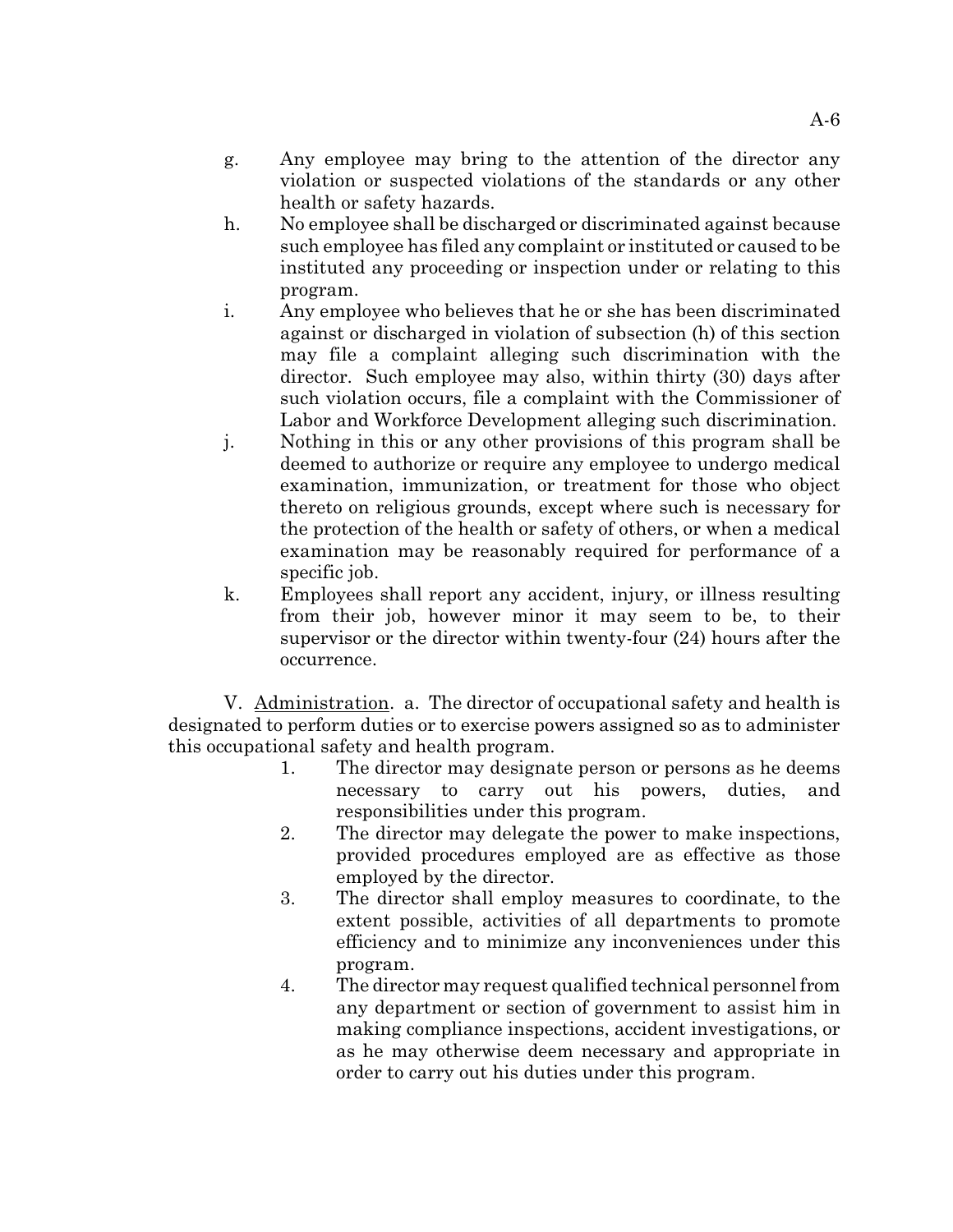- 5. The director shall prepare the report to the Commissioner of Labor and Workforce Development required by subsection (g) of section 1 of this plan.
- 6. The director shall make or cause to be made periodic and follow-up inspections of all facilities and worksites where employees of this employer are employed. He shall make recommendations to correct any hazards or exposures observed. He shall make or cause to be made any inspections required by complaints submitted by employees or inspections requested by employees.
- 7. The director shall assist any officials of the employer in the investigation of occupational accidents or illnesses.
- 8. The director shall maintain or cause to be maintained records required under section VIII of this plan.
- 9. The director shall, in the eventuality that there is a fatality or an accident resulting in the hospitalization of three or more employees insure that the Commissioner of Labor and Workforce Development receives notification of the occurrence within eight (8) hours.
- b. The administrative or operational head of each department, division, board, or other agency of this employer shall be responsible for the implementation of this occupational safety and health program within their respective areas.
	- 1. The administrative or operational head shall follow the directions of the director on all issues involving occupational safety and health of employees as set forth in this plan.
	- 2. The administrative or operational head shall comply with all abatement orders issued in accordance with the provisions of this plan or request a review of the order with the director within the abatement period.
	- 3. The administrative or operational head should make periodic safety surveys of the establishment under his jurisdiction to become aware of hazards or standards violations that may exist and make an attempt to immediately correct such hazards or violations.
	- 4. The administrative or operational head shall investigate all occupational accidents, injuries, or illnesses reported to him. He shall report such accidents, injuries, or illnesses to the director along with his findings and/or recommendations in accordance with Appendix V of this plan.

VI. Standards authorized. The standards adopted under this program are the applicable standards developed and promulgated under section VI (6) of the Tennessee Occupational Safety and Health Act of 1972 or which may, in the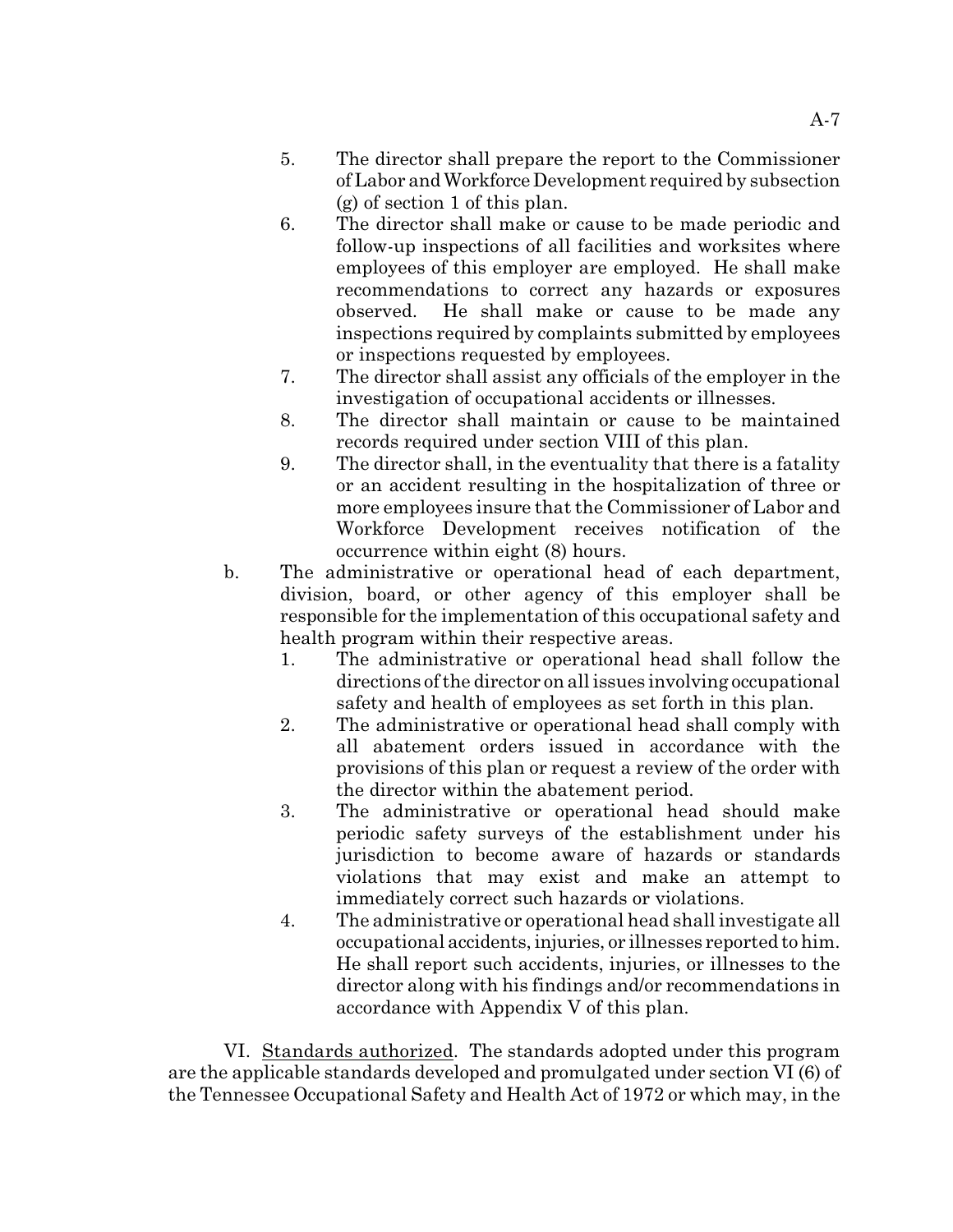future, be developed and promulgated. Additional standards may be promulgated by the governing body of this employer as that body may deem necessary for the safety and health of employees.

VII. Variance procedure. The director may apply for a variance as a result of a complaint from an employee or of his knowledge of certain hazards or exposures. The director should definitely believe that a variance is needed before the application for a variance is submitted to the Commissioner of Labor and Workforce Development.

The procedure for applying for a variance to the adopted safety and health standards is as follows:

- a. The application for a variance shall be prepared in writing and shall contain:
	- 1. A specification of the standard or portion thereof from which the variance is sought.
	- 2. A detailed statement of the reason(s) why the employer is unable to comply with the standard supported by representations by qualified personnel having first-hand knowledge of the facts represented.
	- 3. A statement of the steps the employer has taken and will take (with specific date) to protect employees against the hazard covered by the standard.
	- 4. A statement of when the employer expects to comply and what steps have or will be taken (with dates specified) to come into compliance with the standard.
	- 5. A certification that the employer has informed employees, their authorized representative(s), and/or interested parties by giving them a copy of the request, posting a statement summarizing the application (to include the location of a copy available for examination) at the places where employee notices are normally posted and by other appropriate means. The certification shall contain a description of the means actually used to inform employees and that employees have been informed of their right to petition the Commissioner of Labor and Workforce Development.
- b. The application for a variance should be sent to the Commissioner of Labor and Workforce Development by registered or certified mail.
- c. The Commissioner of Labor and Workforce Development will review the application for a variance and may deny the request or issue an order granting the variance. An order granting a variance shall be issued only if it has been established that:
	- 1. The employer: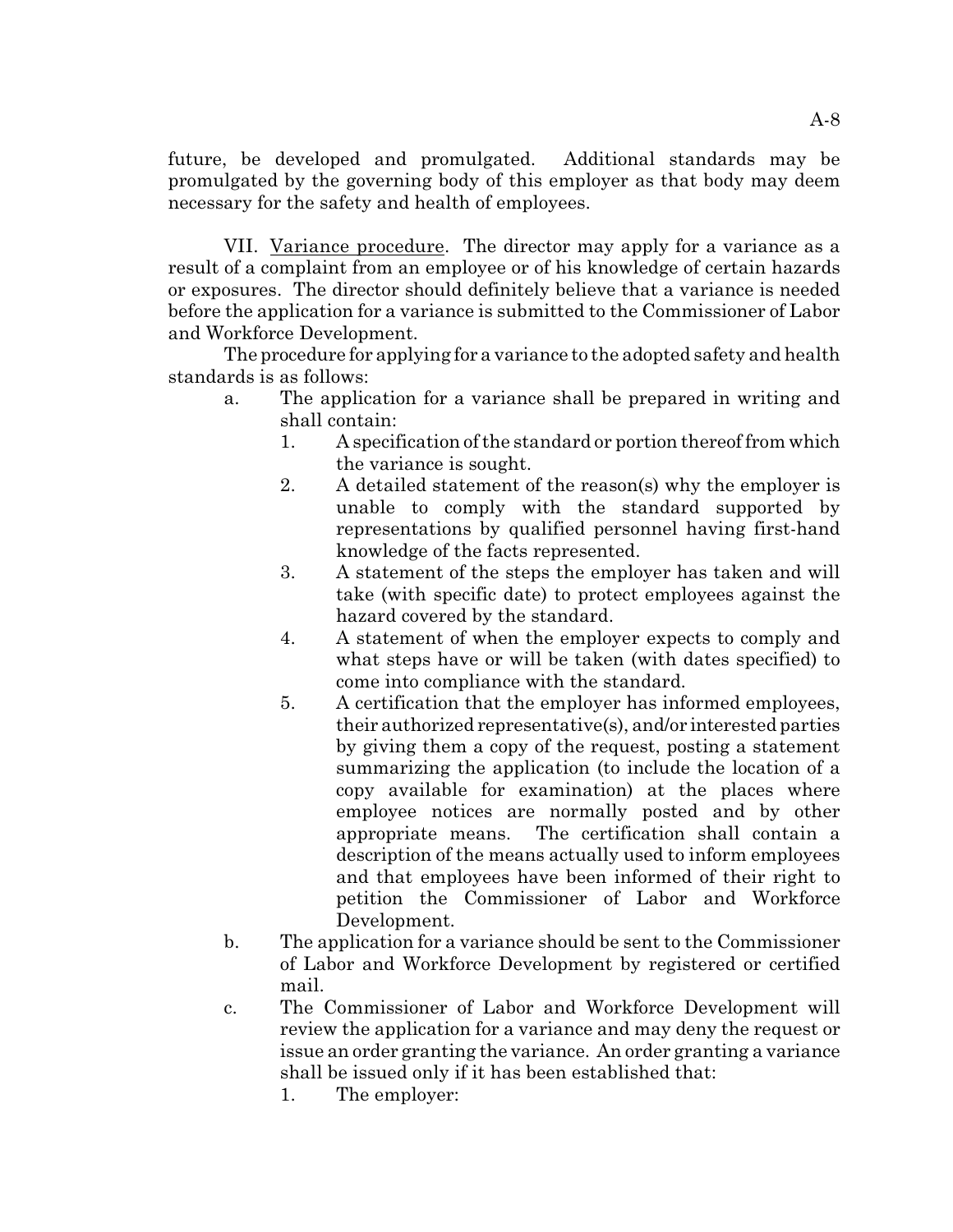i. Is unable to comply with the standard by the effective date because of unavailability of professional or technical personnel or materials and equipment required or necessary construction or alteration of facilities or technology.

ii. Has taken all available steps to safeguard employees against the hazard(s) covered by the standard.

iii. Has an effective program for coming into compliance with the standard as quickly as possible.

2. The employee is engaged in an experimental program as described in subsection (b), section 13 of the Act.

- d. A variance may be granted for a period of no longer than is required to achieve compliance or one (1) year, whichever is shorter.
- e. Upon receipt of an application for an order granting a variance, the commissioner to whom such application is addressed may issue an interim order granting such a variance for the purpose of permitting time for an orderly consideration of such application. No such interim order may be effective for longer than one hundred eighty (180) days.
- f. The order or interim order granting a variance shall be posted at the worksite and employees notified of such order by the same means used to inform them of the application for said variance (see subsection (a)(5) of this section).

VIII. Recordkeeping and reporting. a. Recording and reporting of all occupational accident, injuries, and illnesses shall be in accordance with instructions and on forms prescribed in the booklet, Recordkeeping Requirements Under the Occupational Safety and Health Act of 1970, (revised 2003) or as may be prescribed by the Tennessee Department of Labor and Workforce Development.

- b. The position responsible for recordkeeping is shown on the Safety and Health Organizational Chart, Appendix II to this plan.
- c. Details of how reports of occupational accidents, injuries, and illnesses will reach the recordkeeper are specified by Accident Reporting Procedures, Appendix V to this plan.

IX. Employee complaint procedure. If any employee feels that he is assigned to work in conditions which might affect his health, safety, or general welfare at the present time or at any time in the future, he should report the condition to the director of occupational safety and health.

a. The complaint should be in the form of a letter and give details on the condition(s) and how the employee believes it affects or will affect his health, safety, or general welfare. The employee should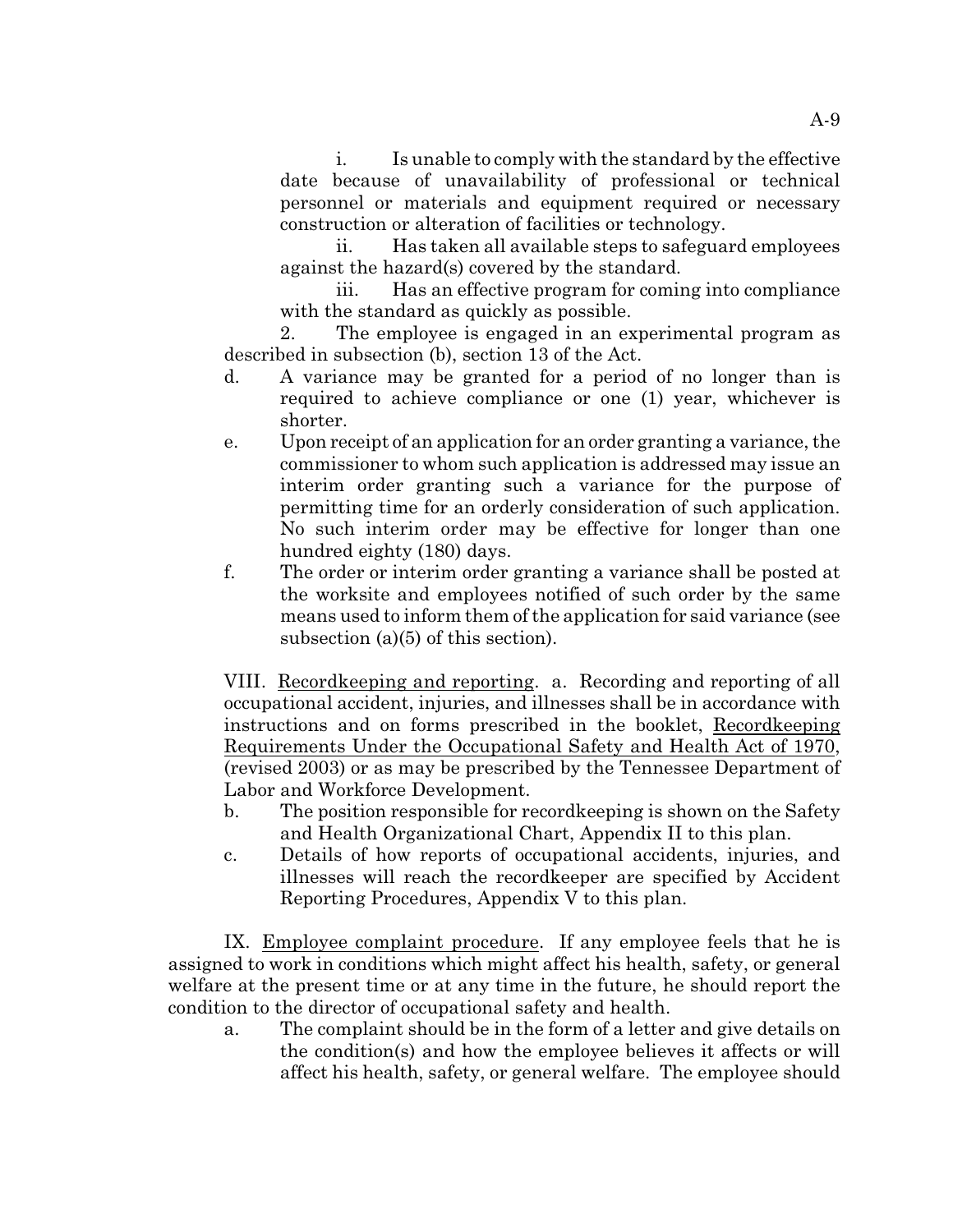sign the letter but need not do so if he wishes to remain anonymous (see subsection (h) of section 1 of this plan).

- b. Upon receipt of the complaint letter, the director will evaluate the condition(s) and institute any corrective action, if warranted. Within ten (10) working days following the receipt of the complaint, the director will answer the complaint in writing stating whether or not the complaint is deemed to be valid and if no, why not, what action has been or will be taken to correct or abate the condition(s), and giving a designated time period for correction or abatement. Answers to anonymous complaints will be posted upon bulletin boards or other places of common passage where the anonymous complaint may be reasonably expected to be seen by the complainant for a period of three (3) working days.
- c. If the complainant finds the reply not satisfactory because it was held to be invalid, the corrective action is felt to be insufficient, or the time period for correction is felt to be too long, he may forward a letter to the chief executive officer or to the governing body explaining the condition(s) cited in his original complaint and why he believes the answer to be inappropriate or insufficient.
- d. The chief executive officer or a representative of the governing body will evaluate the complaint and will begin to take action to correct or abate the condition(s) through arbitration or administrative sanctions or may find the complaint to be invalid. An answer will be sent to the complainant within ten (10) working days following receipt of the complaint or the next regularly scheduled meeting of the governing body following receipt of the complaint explaining decisions made and action taken or to be taken.
- e. After the above steps have been followed and the complainant is still not satisfied with the results, he may then file a complaint with the Commissioner of Labor and Workforce Development. Any complaint filed with the Commissioner of Labor and Workforce Development in such cases shall include copies of all related correspondence with the director and the chief executive officer or the representative of the governing body.
- f. Copies of all complaint and answers thereto will be filed by the director who shall make them available to the Commissioner of Labor and Workforce Development or his designated representative upon request.

## X. Education and training. a. Director and/or compliance inspector(s).

1. Arrangements will be made for the director and/or compliance inspector(s) to attend training seminars,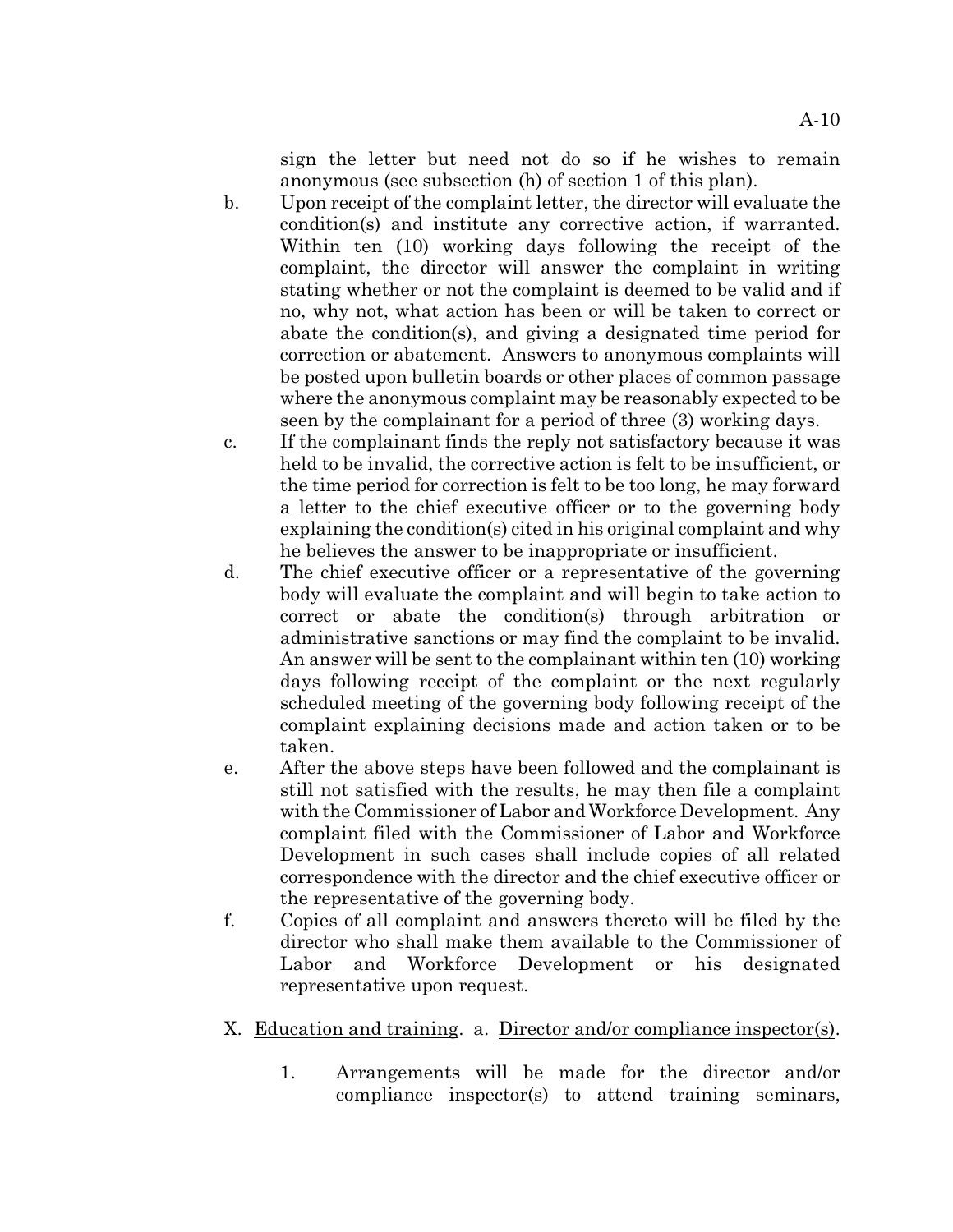workshops, etc., conducted by the State of Tennessee or other agencies.

- 2. Reference materials, manuals, equipment, etc., deemed necessary for use in conducting compliance inspections, conducting local training, wiring technical reports, and informing officials, supervisors, and employees of the existence of safety and health hazards will be furnished.
- b. All employees (including managers and supervisory personnel).

 A suitable safety and health training program for employees will be established. This program will, at a minimum:

- 1. Instruct each employee in the recognition and avoidance of hazards or unsafe conditions and of standards and regulations applicable to the employees work environment to control or eliminate any hazards, unsafe conditions, or other exposures to occupational illness or injury (such as falls, electrocution, crushing injuries [e.g., trench cave-ins], and being struck by material or equipment).
- 2. Instruct employees who are required to handle poisons, acids, caustics, explosives, and other harmful or dangerous substances (including carbon monoxide and chlorine) in the safe handling and use of such items and make them aware of the potential hazards, proper handling procedures, personal protective measures, personal hygiene, etc., which may be required.
- 3. Instruct employees who may be exposed to environments where harmful plants or animals are present, of the hazards of the environment, how to best avoid injury or exposure, and the first aid procedures to be followed in the event of injury or exposure.
- 4. Instruct employees required to handle or use flammable liquids, gases, or toxic materials in their safe handling and use and make employees aware of specific requirements contained in subparts H and M and other applicable subparts of TOSHAct Standards (1910 and/or 1926).
- 5. Instruct employees on hazards and dangers of confined or enclosed spaces.
	- i. Confined or enclosed space means space having a limited means of egress and which is subject to the accumulation of toxic or flammable contaminants or has an oxygen deficient atmosphere. Confined or enclosed spaces include, but are not limited to, storage tanks, boilers, ventilation or exhaust ducts, sewers, underground utility accesses, tunnels,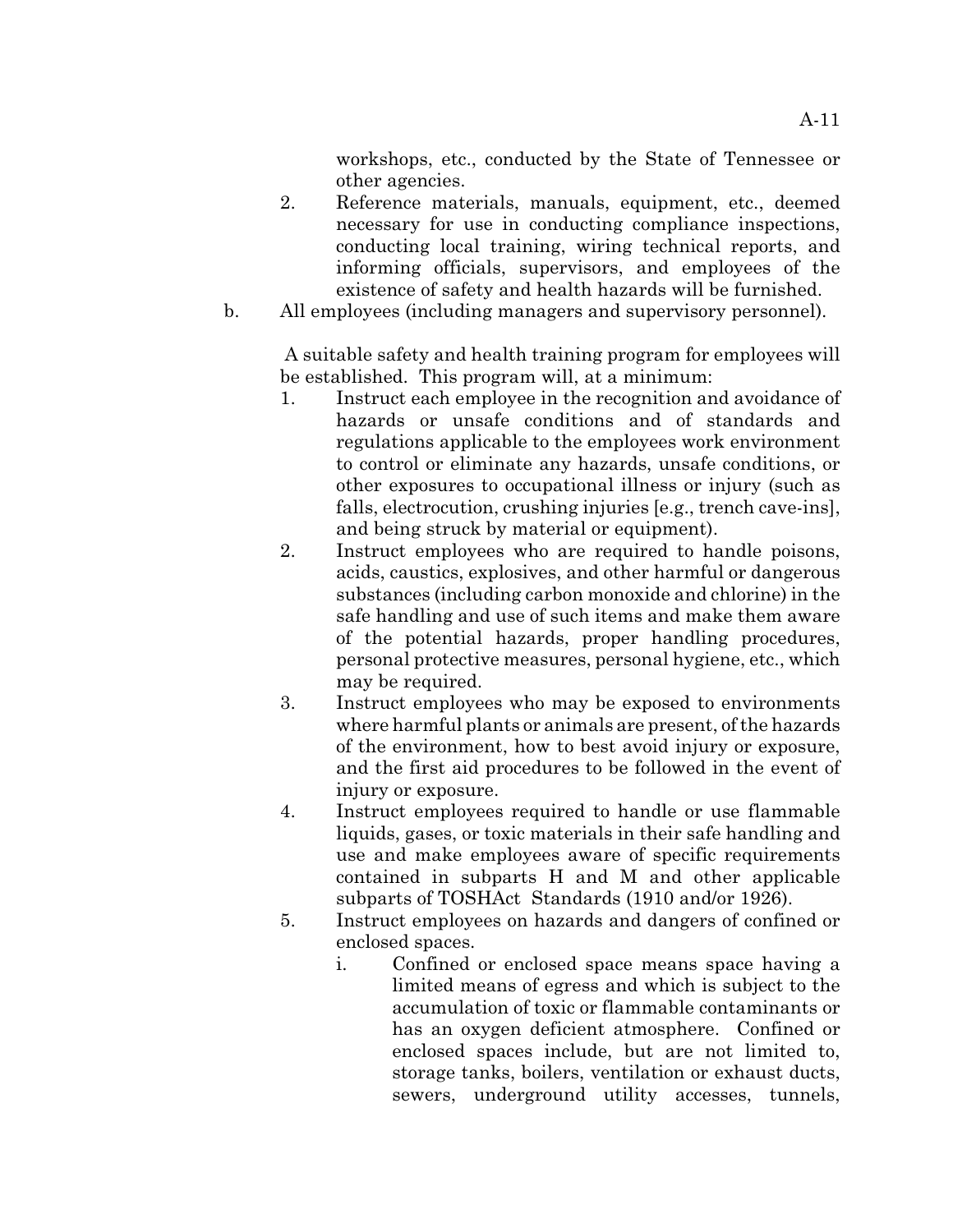pipelines, and open top spaces more than four feet (4') in depth such as pits, tubs, vaults, and vessels.

- ii. Employees will be given general instruction on hazards involved, precautions to be taken, and on use of personal protective and emergency equipment required. They shall also be instructed on all specific standards or regulations that apply to work in dangerous or potentially dangerous areas.
- iii. The immediate supervisor of any employee who must perform work in a confined or enclosed space shall be responsible for instructing employees on danger of hazards which may be present, precautions to be taken, and use of personal protective and emergency equipment, immediately prior to their entry into such an area and shall require use of appropriate personal protective equipment.

XI. General inspection procedures. It is the intention of the governing body and the responsible officials to have an occupational safety and health program that will insure the welfare of employees. In order to be aware of hazards, periodic inspections must be performed. These inspections will enable the finding of hazards or unsafe conditions or operations that will need correction in order to maintain safe and healthful worksites. Inspections made on a pre-designated basis may not yield the desire results. Inspections will be conducted, therefore, on a random basis at intervals not to exceed thirty (30) calendar days.

- a. In order to carry out the purposes of this program, the director and/or compliance inspector(s), if appointed, is authorized:
	- 1. To enter at any reasonable time, any establishment, facility, or worksite where work is being performed by an employee when such establishment, facility, or worksite is under the jurisdiction of the employer and;
	- 2. To inspect and investigate during regular working hours and at other reasonable times, within reasonable limits, and in a reasonable manner, any such place of employment and all pertinent conditions, processes, structures, machines, apparatus, devices, equipment, and materials therein, and to question privately any supervisor, operator, agent, or employee working therein.
- b. If an imminent danger situation is found, alleged, or otherwise brought to the attention of the director or inspector during a routine inspection, he shall immediately inspect the imminent danger situation in accordance with section XII of this plan before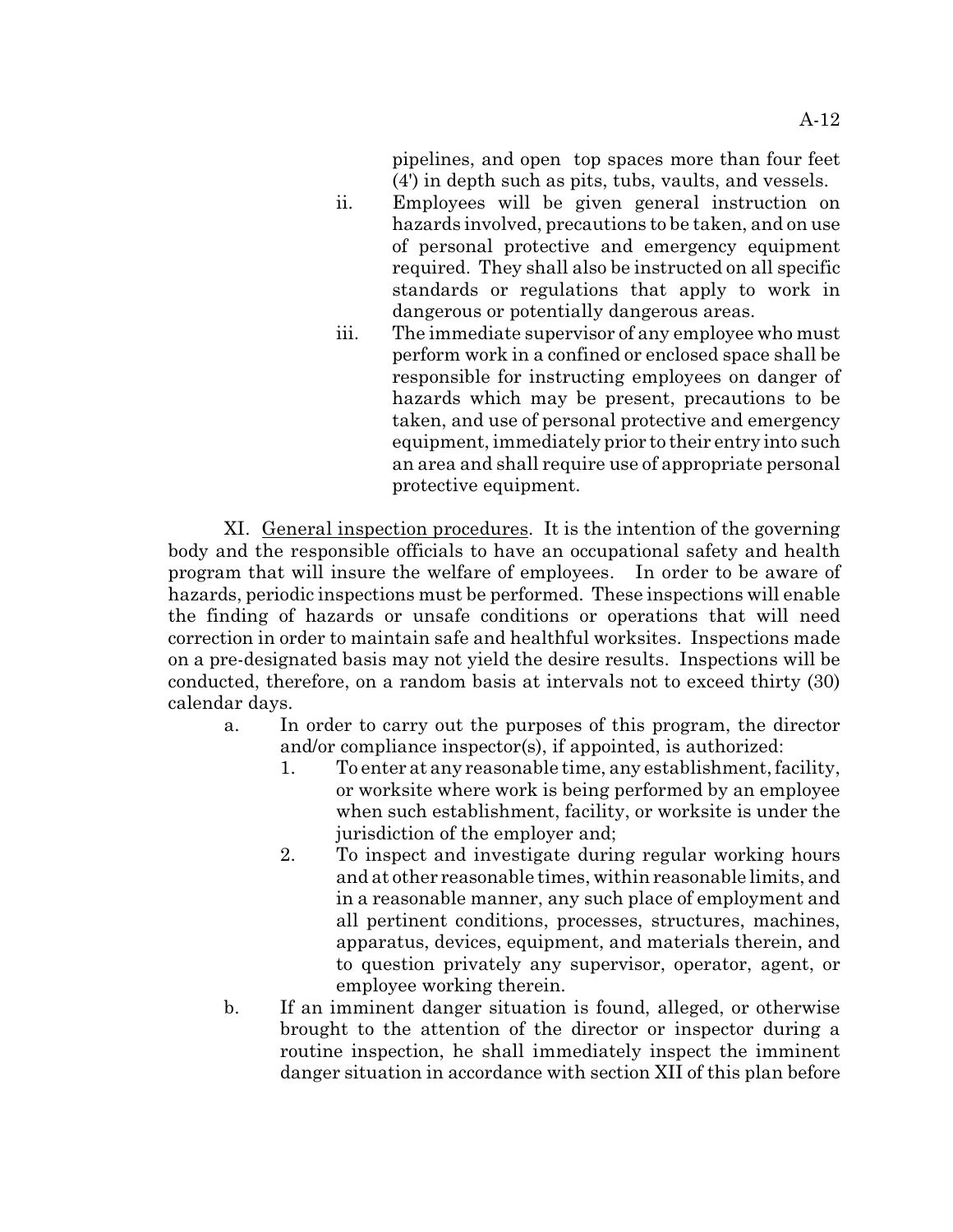inspecting the remaining portions of the establishment, facility, or worksite.

- c. An administrative representative of the employer and a representative authorized by the employees shall be given an opportunity to consult with and/or to accompany the director or inspector during the physical inspection of any worksite for the purpose of aiding such inspection.
- d. The right of accompaniment may be denied any person whose conduct interferes with a full and orderly inspection.
- e. The conduct of the inspection shall be such as to preclude unreasonable disruptions of the operation(s) of the workplace.
- f. Interviews of employees during the course of the inspection may be made when such interviews are considered essential to investigate techniques.
- g. Advance notice of inspections.
	- 1. Generally, advance notice of inspections will not be given as this precludes the opportunity to make minor or temporary adjustments in an attempt to create a misleading impression of conditions in an establishment.
	- 2. There may be occasions when advance notice of inspections will be necessary in order to conduct an effective inspection or investigation. When advance notice of inspection is given, employees of their authorized representative(s) will also be given notice of the inspection.
- h. The director need not personally make an inspection of each and every worksite once every thirty (30) days. He may delegate the responsibility for such inspections to supervisors of other personnel provided:
	- 1. Inspections conducted by supervisors or other personnel are at least as effective as those made by the director.
	- 2. Records are made of the inspections and of any discrepancies found and are forwarded to the director.
- i. The director shall maintain records of inspections to include identification of worksite inspected, date of inspection, description of violations of standards or other unsafe conditions or practices found, and corrective action taken toward abatement. Said inspection records shall be subject to review by the Commissioner of Labor and Workforce Development or his authorized representative.
- XII. Imminent danger procedures.
- a. Any discovery, any allegation, or any report of imminent danger shall be handled in accordance with the following procedures: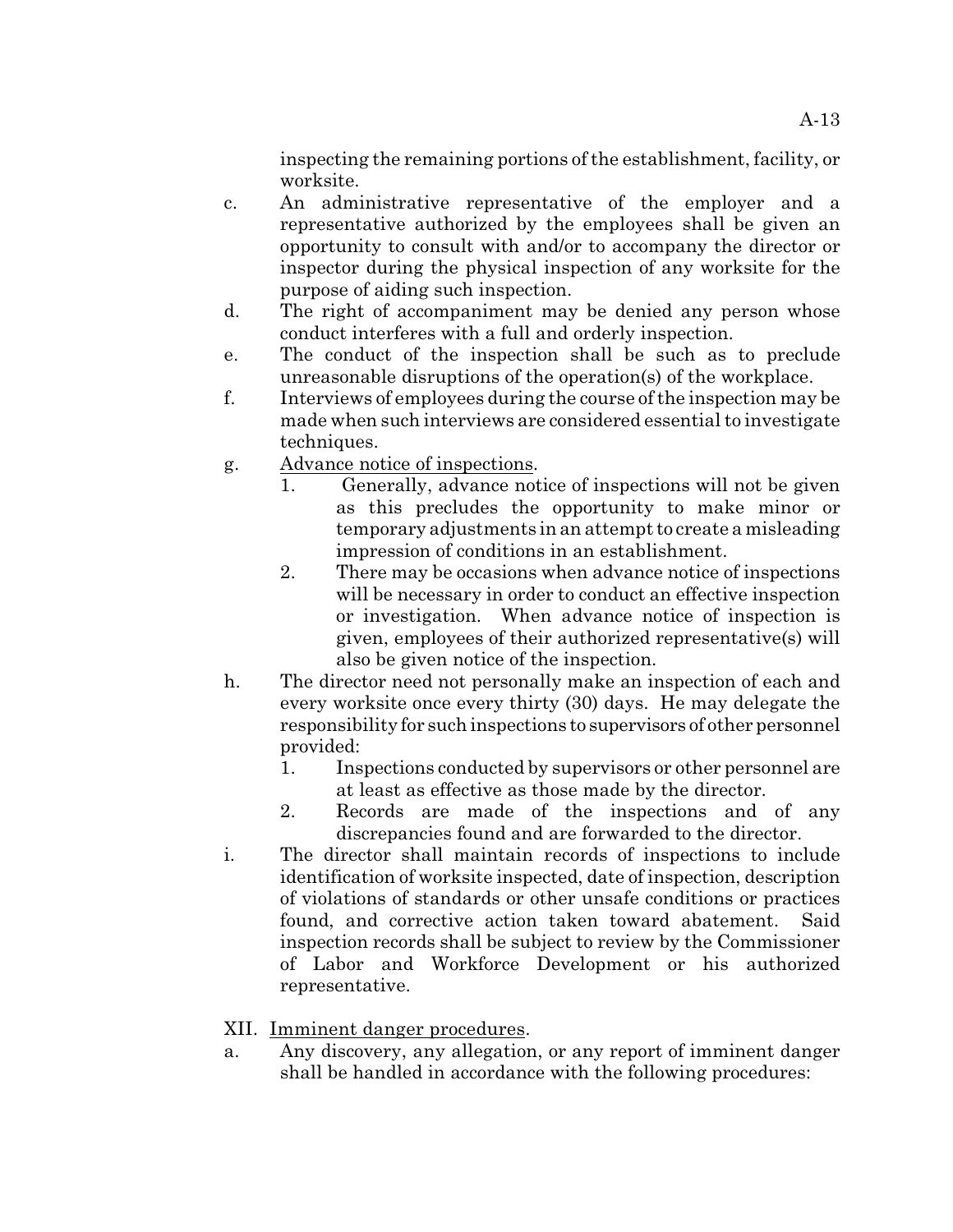- 1. The director shall immediately be informed of the alleged imminent danger situation and he shall immediately ascertain whether there is a reasonable basis for the allegation.
- 2. If the alleged imminent danger situation is determined to have merit by the director, he shall make or cause to be made an immediate inspection of the alleged imminent danger location.
- 3. As soon as it is concluded from such inspection that conditions or practices exist which constitute an imminent danger, the director or compliance inspector shall attempt to have the danger corrected. All employees at the location shall be informed of the danger and the supervisor or person in charge of the worksite shall be requested to remove employees from the area, if deemed necessary.
- 4. The administrative or operational head of the workplace in which the imminent danger exists, or his authorized representative, shall be responsible for determining the manner in which the imminent danger situation will be abated. This shall be done in cooperation with the director or compliance inspector and to the mutual satisfaction of all parties involved.
- 5. The imminent danger shall be deemed abated if:
	- i. The imminence of the danger has been eliminated by removal of employees from the area of danger.
	- ii. Conditions or practices which resulted in the imminent danger have been eliminated or corrected to the point where an unsafe condition or practice no longer exists.
- 6. A written report shall be made by or to the director describing in detail the imminent danger and its abatement. This report will be maintained by the director in accordance with subsection (i) of section XI of this plan.
- b. Refusal to abate.
	- 1. Any refusal to abate an imminent danger situation shall be reported to the director and/or chief executive officer immediately.
	- 2. The director and/or chief executive officer shall take whatever action may be necessary to achieve abatement.

# XIII. Abatement orders and hearings.

a. Whenever, as a result of an inspection or investigation, the director or compliance inspector(s) finds that a worksite is not in compliance with the standards, rules or regulations pursuant to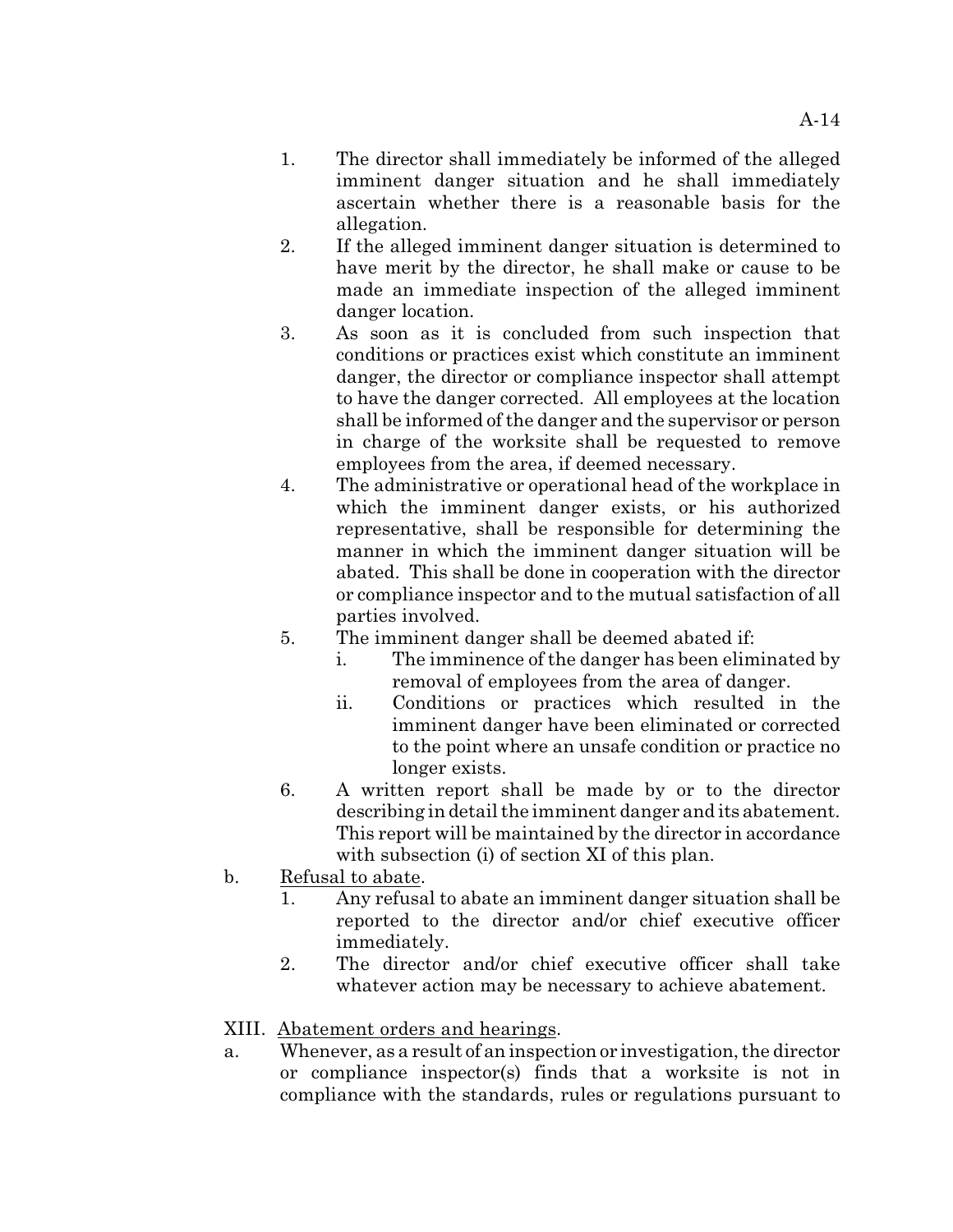this plan and is unable to negotiate abatement with the administrative or operational head of the worksite within a reasonable period of time, the director shall:

- 1. Issue an abatement order to the head of the worksite.
- 2. Post, or cause to be posted, a copy of the abatement order at or near each location referred to in the abatement order.
- b. Abatement orders shall contain the following information:
	- 1. The standard, rule, or regulation which was found to be violated.
	- 2. A description of the nature and location of the violation.
	- 3. A description of what is required to abate or correct the violation.
	- 4. A reasonable period of time during which the violation must be abated or corrected.
- c. At any time within ten (10) days after receipt of an abatement order, anyone affected by the order may advise the director in writing of any objections to the terms and conditions of the order. Upon receipt of such objections, the director shall act promptly to hold a hearing with all interested and/or responsible parties in an effort to resolve any objections. Following such hearing, the director shall, within three (3) working days, issue an abatement order and such subsequent order shall be binding on all parties and shall be final.
- XIV. Penalties.
- a. No civil or criminal penalties shall be issued against any official, employee, or any other person for failure to comply with safety and health standards or any rules or regulations issued pursuant to this program.
- b. Any employee, regardless of status, who willfully and/or repeatedly violates, or causes to be violated, any safety and health standard, rule, or regulation or any abatement order shall be subject to disciplinary action by the appointing authority. It shall be the duty of the appointing authority to administer discipline by taking action in one of the following ways as appropriate and warranted:
	- 1. Oral reprimand.
	- 2. Written reprimand.
	- 3. Suspension for three (3) or more working days.
	- 4. Termination of employment.

XV. Confidentiality of privileged information. All information obtained by or reported to the director pursuant to this plan of operation or the legislation (ordinance, or executive order) enabling this occupational safety and health program which contains or might reveal information which is otherwise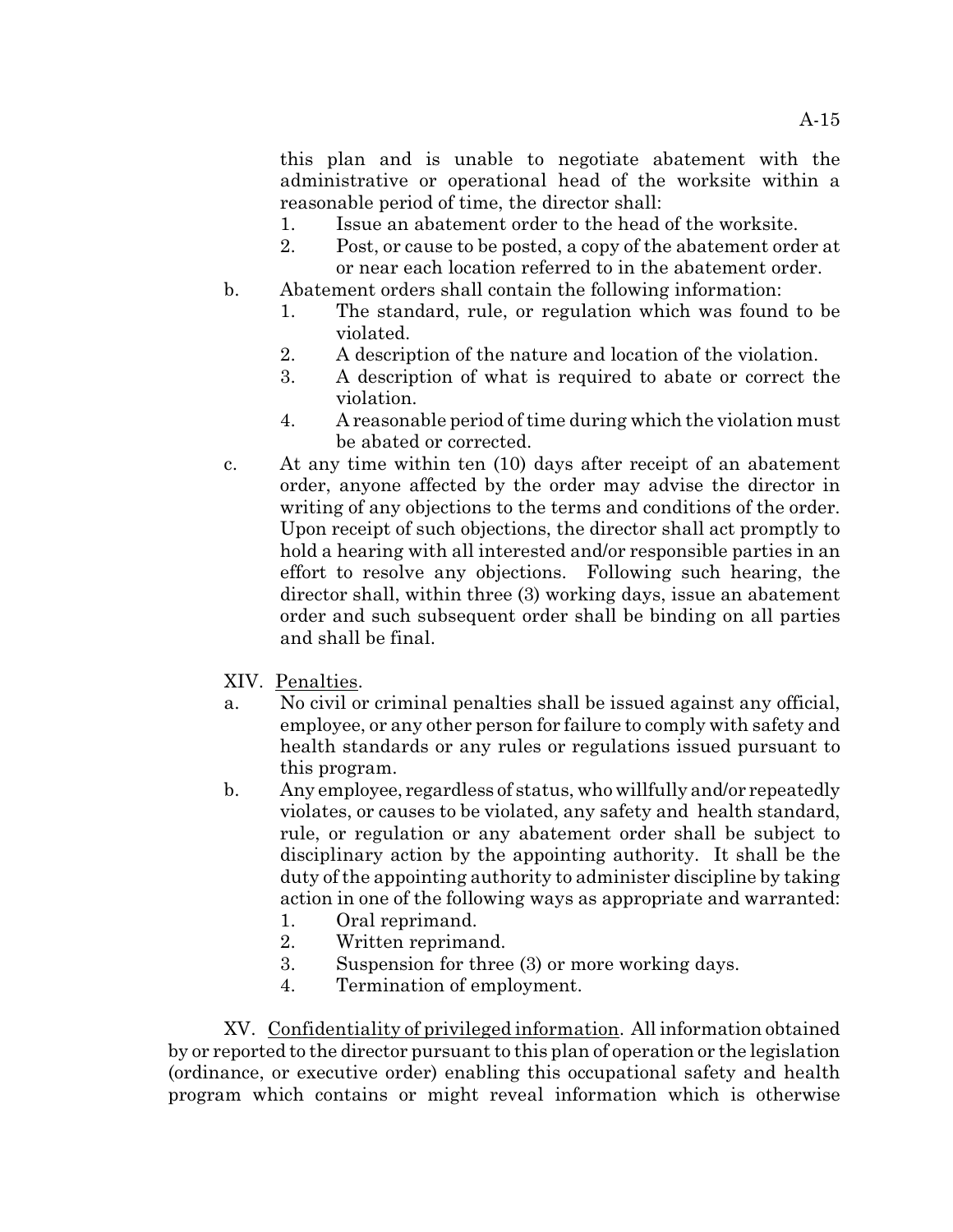privileged shall be considered confidential. Such information may be disclosed to other officials or employees concerned with carrying out this program or when relevant in any proceeding under this program. Such information may also be disclosed to the Commissioner of Labor and Workforce Development or their authorized representatives in carrying out their duties under the Tennessee Occupational Safety and Health Act of 1972.

XVI. Compliance with other laws not excused.

- a. Compliance with any other law, statute, ordinance, or executive order, as applicable, which regulates safety and health in employment and places of employment shall not excuse the employer, the employee, or any other person from compliance with the provisions of this program.
- b. Compliance with any provisions of this program or any standard, rule, regulation, or order issued pursuant to this program shall not excuse the employer, the employee, or any other person from compliance with the law, statute, ordinance, executive order, as applicable, regulating and promoting safety and health unless such law, statute, ordinance, or executive order, as applicable, is specifically repealed.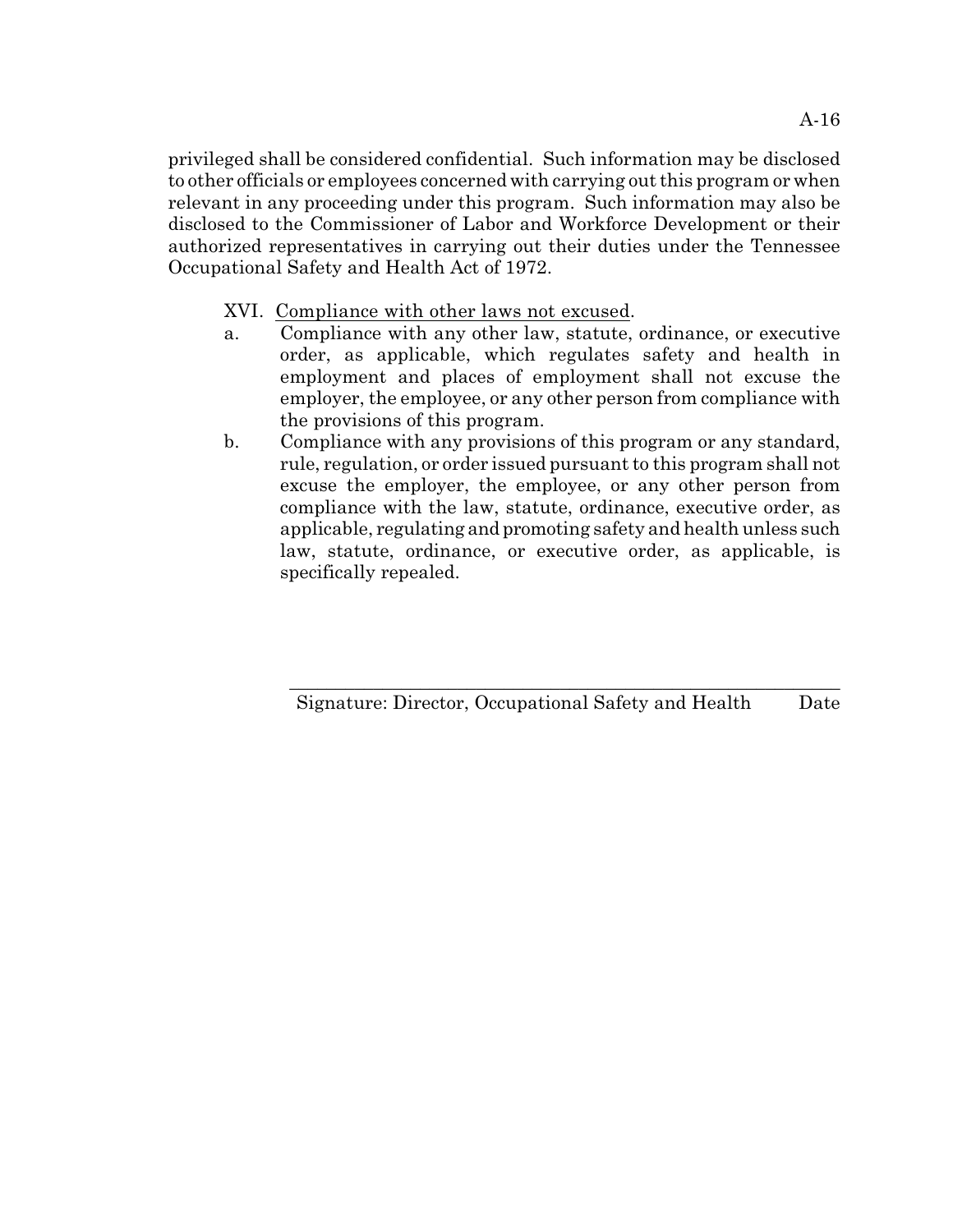#### ORGANIZATIONAL CHART

#### APPENDIX I

[For this section make a list of each work location wherein city employees work, such as City Hall, Water Plant, Police Department, City Garage, etc.), the address for the workplace, phone number at that workplace, and number of employees who work there.]

Example:

| City Garage       | employees |
|-------------------|-----------|
| Address           |           |
| Baileyton, TN     |           |
| Phone             |           |
| Police Department | employees |
| Address           |           |
| Baileyton, TN     |           |
| Phone             |           |
|                   |           |

TOTAL NUMBER OF EMPLOYEES:

[Once each work location has been listed, record the total number of employees that the city employs.]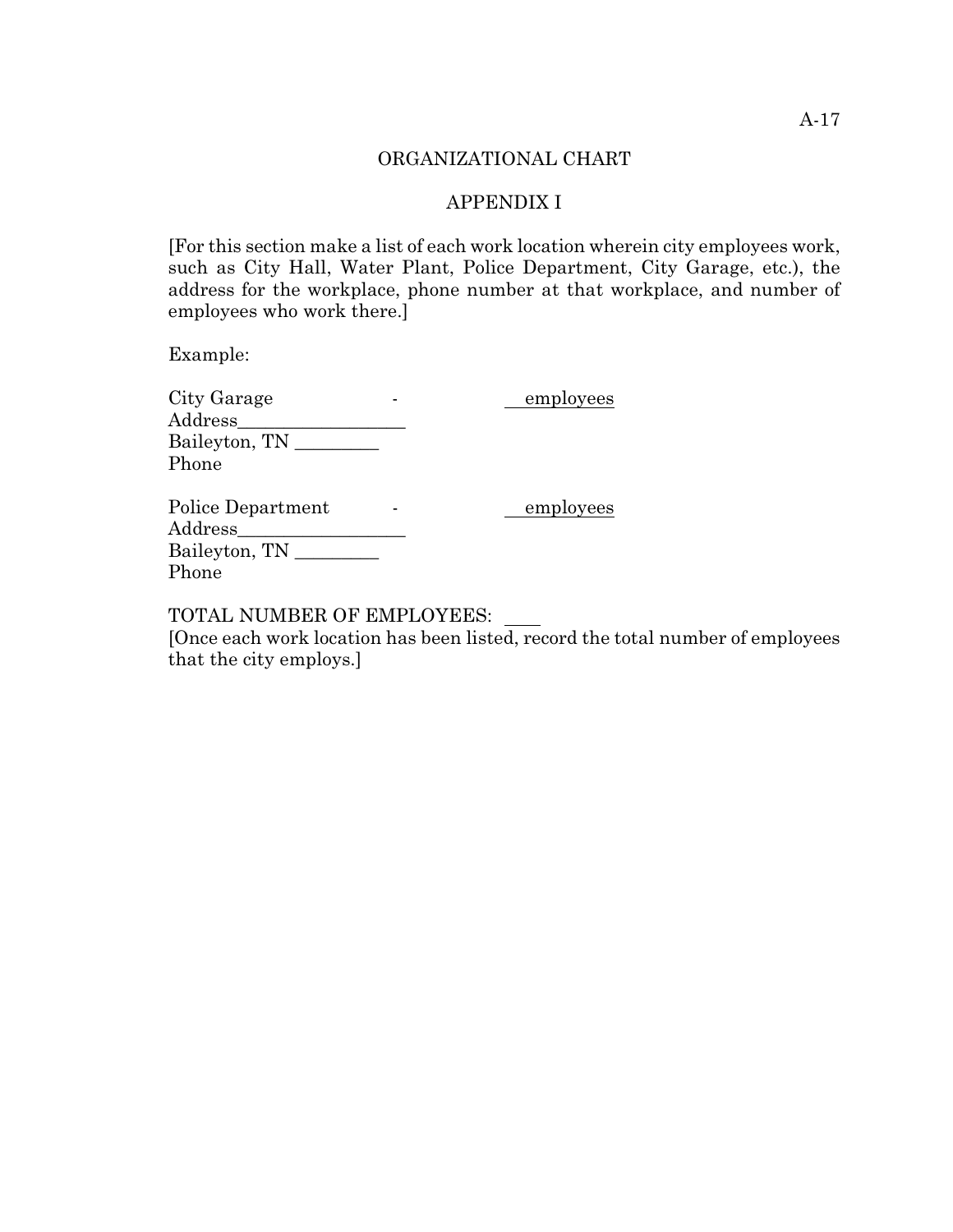#### SAFETY AND HEALTH ORGANIZATIONAL CHART TOWN OF BAILEYTON APPENDIX II

Police Department - \_\_\_ employees Address\_\_\_\_\_\_\_\_\_\_\_\_\_\_\_\_\_\_ Baileyton, TN\_\_\_\_\_\_\_ Phone

Fire Department - \_\_\_ employees

Fire Hall #1 Address\_\_\_\_\_\_\_\_\_\_\_\_\_\_\_\_\_\_  $\overline{\phantom{1.55\,1.0}\cdot}$  TN 37874

Phone

Fire Hall #2 Address\_\_\_\_\_\_\_\_\_\_\_\_\_\_\_\_\_\_ Baileyton, TN\_\_\_\_\_\_\_ Phone

City Garage - \_\_\_ employees Address\_\_\_\_\_\_\_\_\_\_\_\_\_\_\_\_\_\_ Baileyton, TN\_\_\_\_\_\_\_ Phone

Recreation Work Center - \_\_\_ employees Address\_\_\_\_\_\_\_\_\_\_\_\_\_\_\_\_\_\_ Baileyton, TN\_\_\_\_\_\_\_\_ Phone

City Hall - \_\_\_ employees Address\_\_\_\_\_\_\_\_\_\_\_\_\_\_\_\_\_\_  $\frac{1}{\sqrt{25}}$ , TN 37874

Phone

Total Number of Employees: \_\_\_\_\_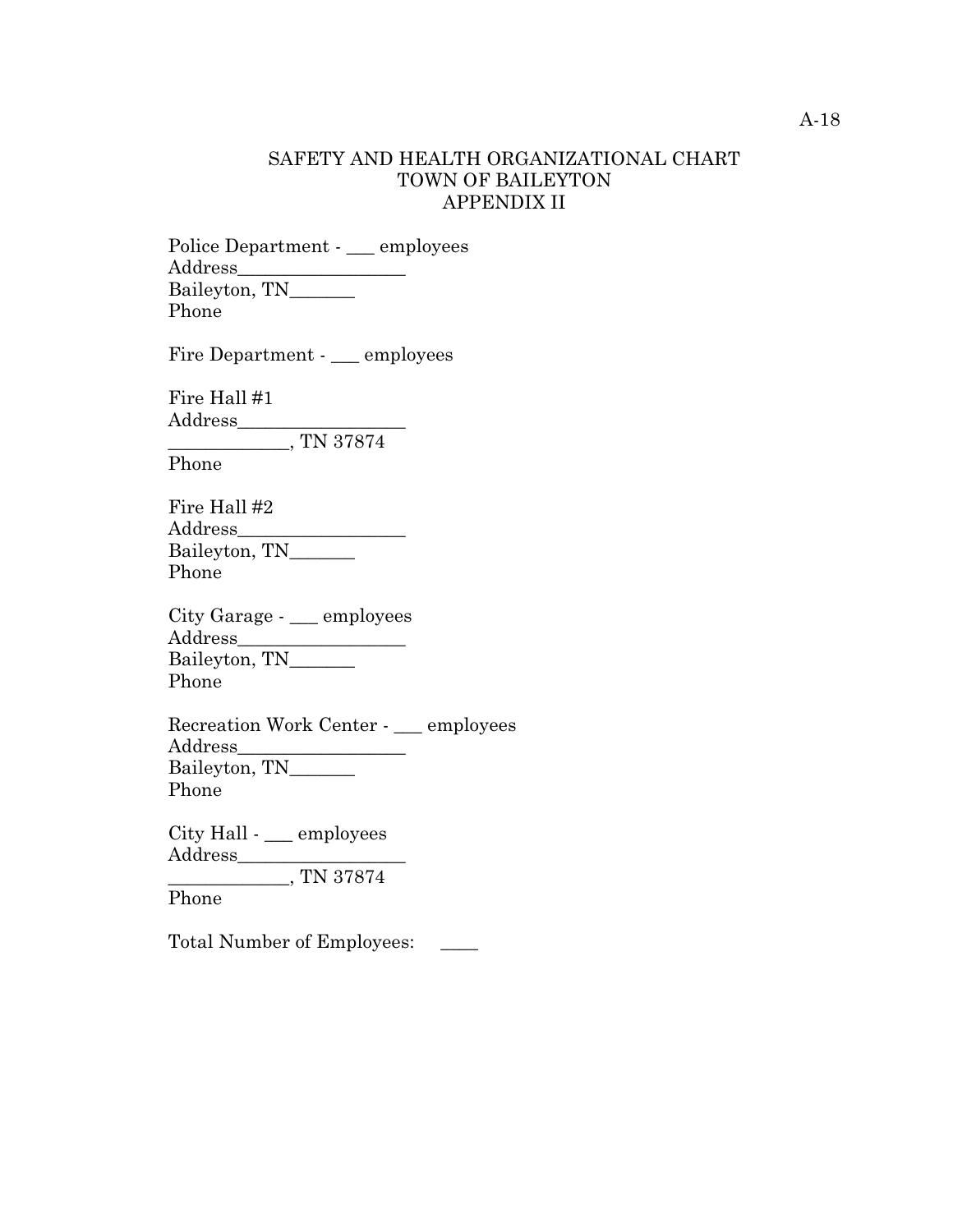# OCCUPATIONAL SAFETY AND HEALTH PROGRAM PLAN

# APPENDIX III

# NOTICE TO ALL EMPLOYEES OF THE TOWN OF BAILEYTON

The Tennessee Occupational Safety and Health Act of 1972 provides job safety and health protection for Tennessee workers through the promotion of safe and healthful working conditions. Under a plan reviewed by the Tennessee Department of Labor and Workforce Development, this government, as an employer, is responsible for administering the Act to its employees. Safety and health standards are the same as state standards and jobsite inspections will be conducted to insure compliance with the Act.

Employees shall be furnished conditions of employment and a place of employment free from recognized hazards that are causing or are likely to cause death or serious injury or harm to employees.

Each employee shall comply with occupational safety and health standards and all rules, regulations, and orders issued pursuant to this program which are applicable to his or her own actions and conduct.

Each employee shall be notified by the placing upon bulletin boards or other places of common passage, of any application for a temporary variance from any standard or regulation.

Each employee shall be given the opportunity to participate in any hearing which concerns an application for a variance from a standard.

Any employee who may be adversely affected by a standard or variance issued pursuant to this program may file a petition with the director.

Any employee who has been exposed or is being exposed to toxic materials or harmful physical agents in concentrations or at levels in excess of that provided for by an applicable standard shall be notified by the employer and informed of such exposure and corrective action being taken.

Subject to regulations issued pursuant to this program, any employee or authorized representative(s) of employees shall be given the right to request an inspection.

No employee shall be discharged or discriminated against because such employee has filed any complaint or instituted or caused to be instituted any proceedings or inspection under, or relating to, this program.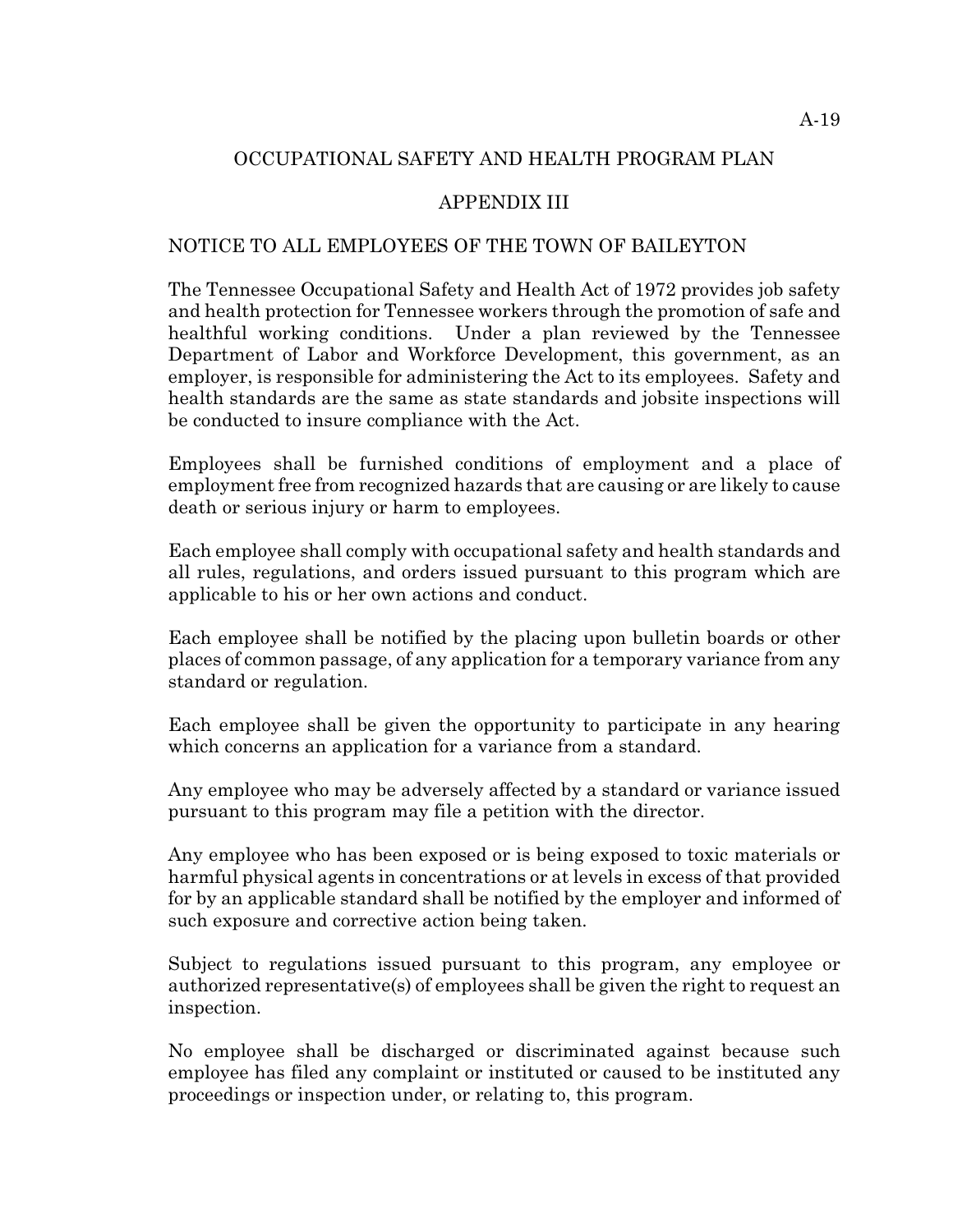Any employee who believes he or she has been discriminated against or discharged in violation of these sections may, within thirty (30) days after such violation occurs, have an opportunity to appear in a hearing before the board of mayor and aldermen for assistance in obtaining relief or to file a complaint with the commissioner of labor and workforce development alleging such discrimination.

A copy of the Occupational Safety and Health Program for the employees of the Town of Baileyton is available for inspection by any employee at the recorder's office during regular office hours.

 $\overline{a}$ 

Signature: Official Date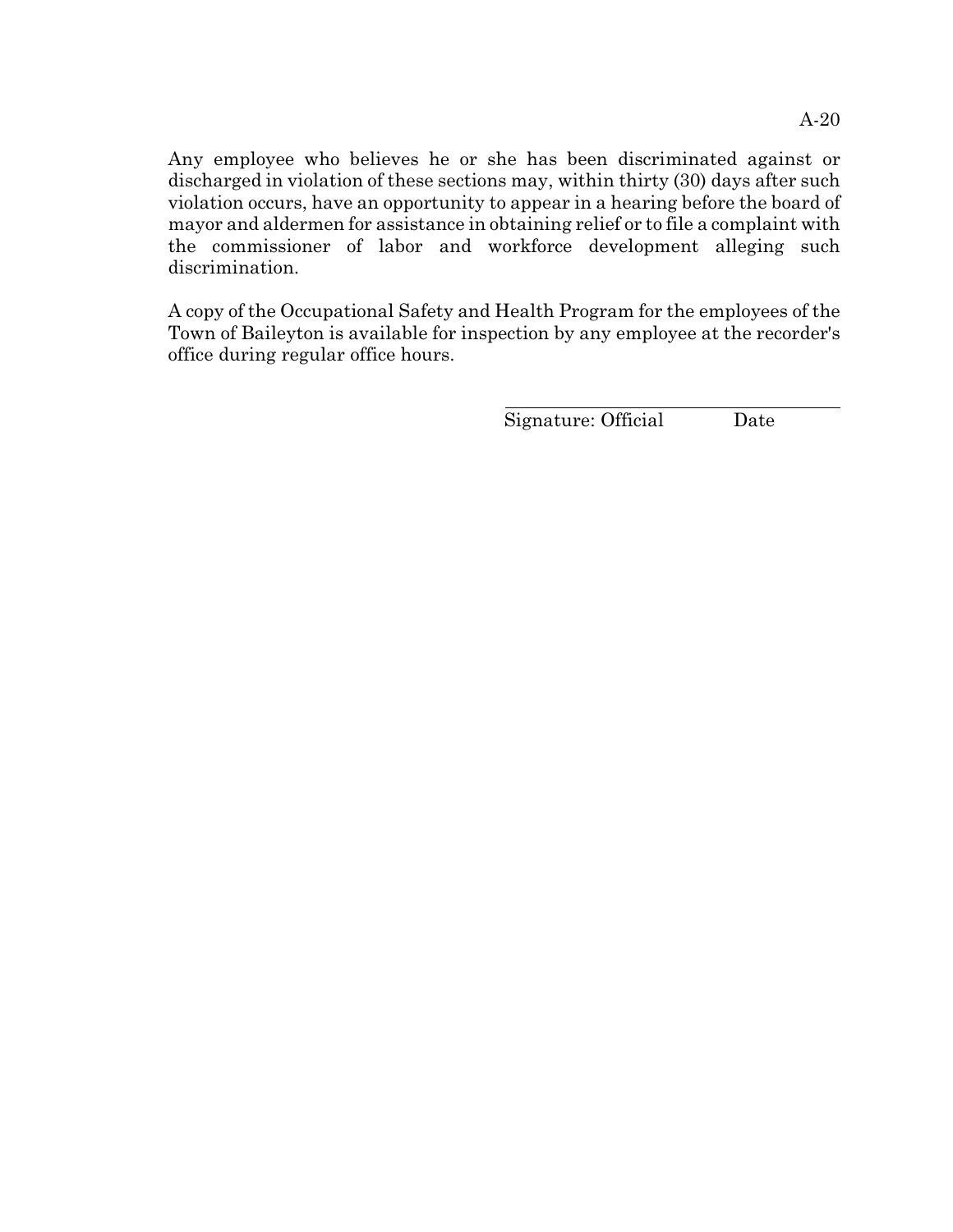### OCCUPATIONAL SAFETY AND HEALTH PLAN PROGRAM BUDGET

# APPENDIX IV

- 1. Prorated portion of wages, salaries, etc., for program administration and support.
- 2. Office space and office supplies.
- 3. Safety and health educational materials and support for education and training.
- 4. Safety devices for personnel safety and health.
- 5. Equipment modifications.
- 6. Equipment additions (facilities)
- 7. Protective clothing and equipment (personnel).
- 8. Safety and health instruments.
- 9. Funding for projects to correct hazardous conditions.
- 10. Reserve fund for the program.
- 11. Contingencies and miscellaneous.

# TOTAL ESTIMATED PROGRAM FUNDING:

Estimate of Total Budget for: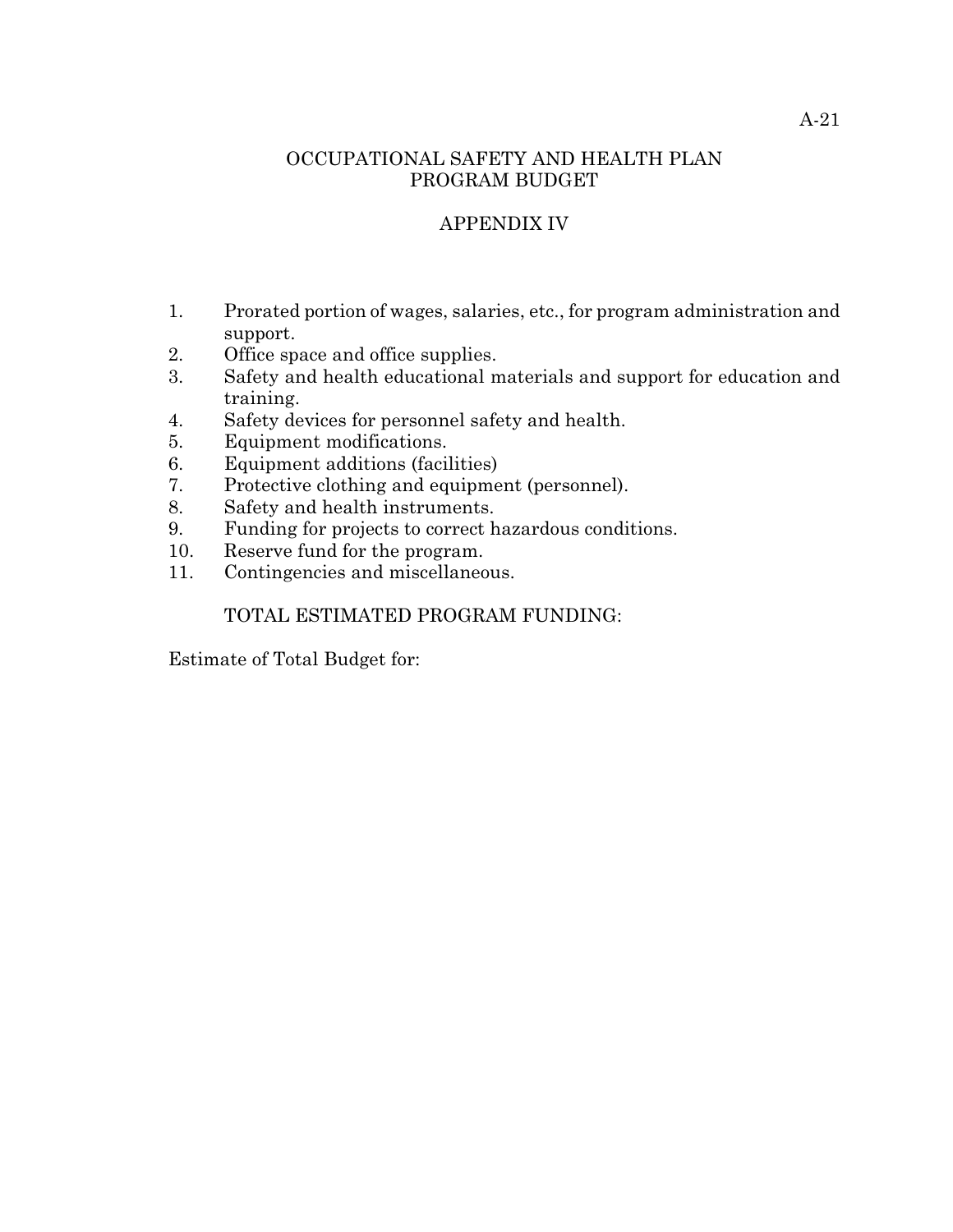#### OCCUPATIONAL SAFETY AND HEALTH PROGRAM PLAN ACCIDENT REPORTING PROCEDURES

#### APPENDIX V

Note: All fatalities or accidents involving the hospitalization of three (3) or more employees shall be reported by phone to the commissioner of labor and workforce development within eight (8) hours.

There are six important steps required by the OSHA recordkeeping system:

- 1. Obtain a report on every injury/illness requiring medical treatment (other than first aid).
- 2. Record each injury/illness on the OSHA Form No. 300 according to the instructions provided.
- 3. Prepare a supplementary record of occupational injuries and illnesses for recordable cases either on OSHA Form No. 301 or on worker's compensation reports giving the same information.
- 4. Every year, prepare the annual summary (OSHA Form No. 300A); post it no later than February 1, and keep it posted until April 30.
- 5. Retain these records for at least 5 years.
- 6. Complete the Survey of Occupational Injuries/Illness and mail it to Labor Research and Statistics, when requested.

The four (4) procedures listed below are based upon the size of the work force and relative complexity of the organization. The approximate size of the organization for which each procedure is suggested is indicated in parenthesis in the left hand margin at the beginning, i.e.,  $(1-15)$ ,  $(16-50)$ ,  $(51-250)$ , and  $(251)$ Plus), and the figures relate to the total number of employees including the chief executive officer but excluding the governing body (county court, city council, board of directors, etc.).

(1-15) Employees shall report all accidents, injuries, or illnesses directly to the director as soon as possible, but not later than twenty-four (24) hours, of their occurrence. Such reports may be verbal or in writing. All fatalities or accidents involving the hospitalization of three (3) or more employees shall be reported to the director and/or recordkeeper immediately, either by telephone or verbally, and will be followed by a written report within four (4) hours after their occurrence. The director will insure completion of required reports and records in accordance with Section VIII of the basic plan.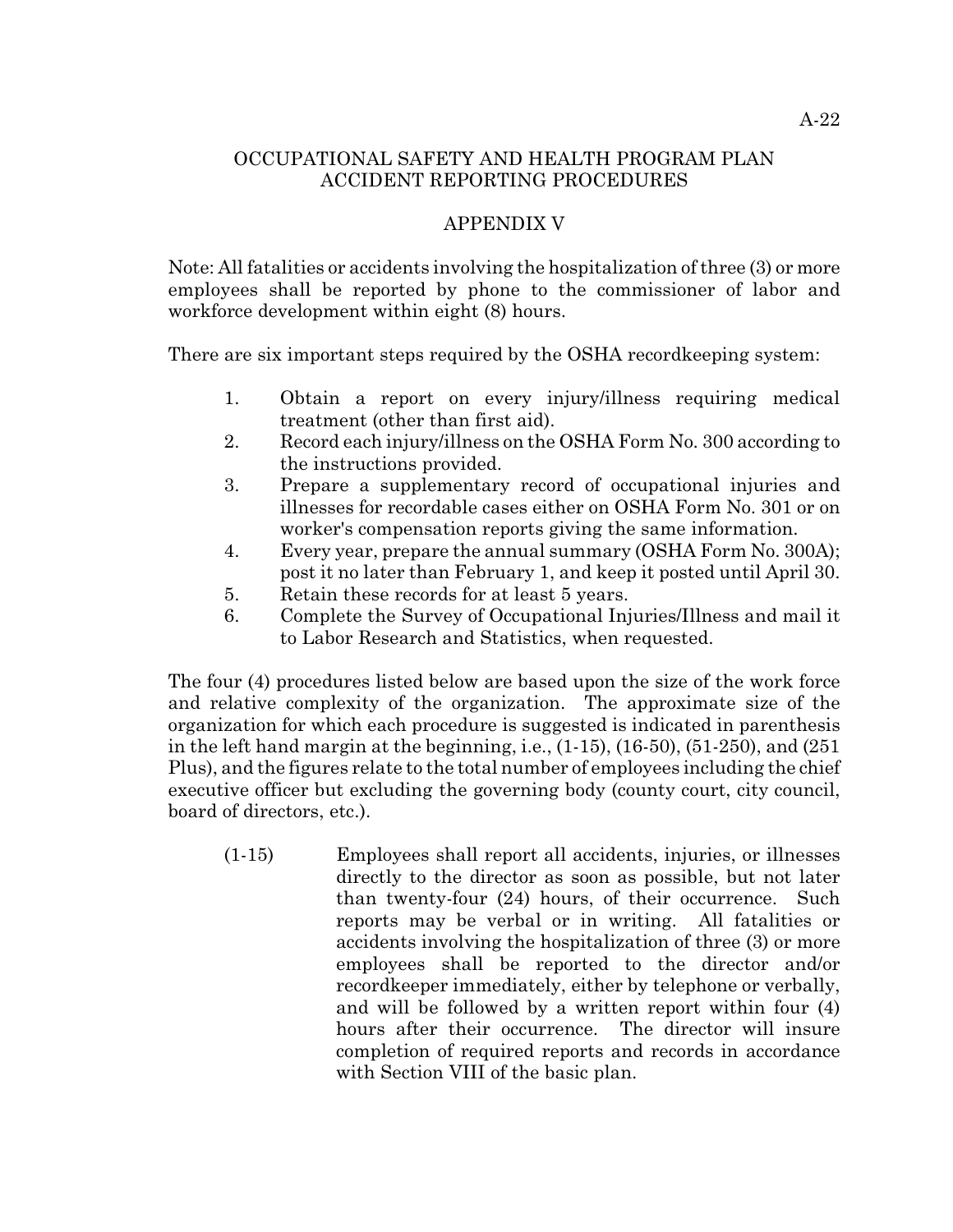- (16-50) Employees shall report all accidents, injuries, or illnesses to their supervisor as soon as possible, but not later than two (2) hours after their occurrence. All fatalities or accidents involving the hospitalization of three (3) or more employees shall be reported to the director and/or recordkeeper immediately, either by telephone or verbally, and will be followed by a written report within four (4) hours after their occurrence. The supervisor will investigate the accident or illness, complete an accident report, and forward the accident report to the director and/or recordkeeper within twenty-four (24) hours of the time the accident or injury occurred or the time of the first report of the illness.
- (51-250) Employees shall report all accidents, injuries, or illnesses to their supervisor as soon as possible, but not later than two (2) hours, after their occurrence. The supervisor will provide the director and/or recordkeeper with the name of the injured or ill employee and a brief description of the accident or illness by telephone as soon as possible, but not later than four (4) hours, after the accident or injury occurred or the time of the first report of the illness. All fatalities or accidents involving the hospitalization of three (3) or more employees shall be reported to the director and/or recordkeeper immediately, either by telephone or verbally, and will be followed by a written report within four (4) hours after their occurrence. The supervisor will then make a thorough investigation of the accident or illness (with the assistance of the director or compliance inspector, if necessary) and will complete a written report on the accident or illness and forward it to the director within seventy-two (72) hours after the accident, injury, or first report of illness and will provide one (1) copy of the written report to the recordkeeper.
- (251-Plus) Employees shall report all accidents, injuries, or illnesses to their supervisors as soon as possible, but not later than two (2) hours after their occurrence. The supervisor will provide the administrative head of the department with a verbal or telephone report of the accident as soon as possible, but not later than four (4) hours, after the accident. If the accident involves loss of consciousness, a fatality, broken bones, severed body member, or third degree burns, the director will be notified by telephone immediately and will be given the name of the injured, a description of the injury, and a